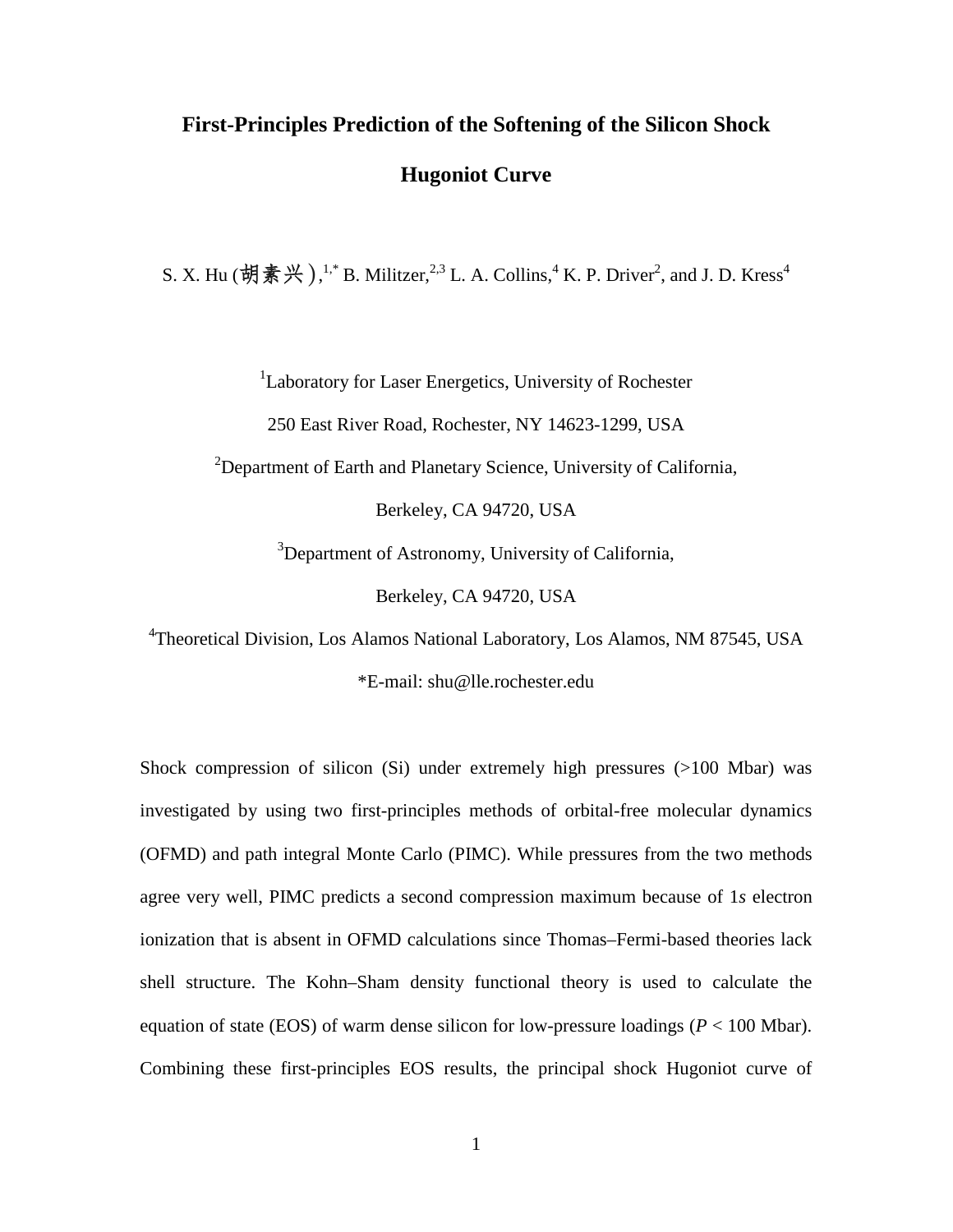silicon for pressures varying from  $\sim$ 1 Mbar to above  $\sim$ 10 Gbar was derived. We find that silicon is ~20% or more softer than what was predicted by widely-used EOS models. Existing high-pressure experimental data ( $P \approx 1 - 2$  Mbar) seem to indicate this softening behavior of Si, which calls for future strong-shock experiments  $(P > 10$  Mbar) to benchmark our results.

PAC numbers: 52.27.Gr, 51.30.+i, 64.30.-t, 52.57.-z

# **I. INTRODUCTION**

Silicon, an important element widely used in the semiconductor industry [1], is closely related to many other scientific fields such as geophysics [2], planetary science [3], and astrophysics [4]. Moreover, silicon has also been used as a dopant to the ablator material for target designs in inertial confinement fusion (ICF) [5–7], as well as for mitigating laser-imprint [8,9] and two-plasmon–decay effects [10] in direct-drive ICF. Although it is crucial to many scientific fields, ranging from understanding the geophysics of the Earth's outer core [2] to its application to high-energy-density physics (HEDP) and ICF, the properties of silicon at high pressures (>10 Mbar) have not yet been thoroughly studied. In the late 1960s, explosively driven shock experiments [11] only reached the highest pressure of  $\sim$ 2 Mbar. Laser-shock experiments in 1990s, with relatively high pressures but still below ~10 Mbar—revealed unusual behaviors of silicon under stress. For example, laser-shocked silicon exhibited a persistent thermal nonequilibrium between electrons and ions in the shock front even at  $\sim$ 6 Mbar pressures [12–14], while single crystals of silicon compressed by uniaxial shocks did not show the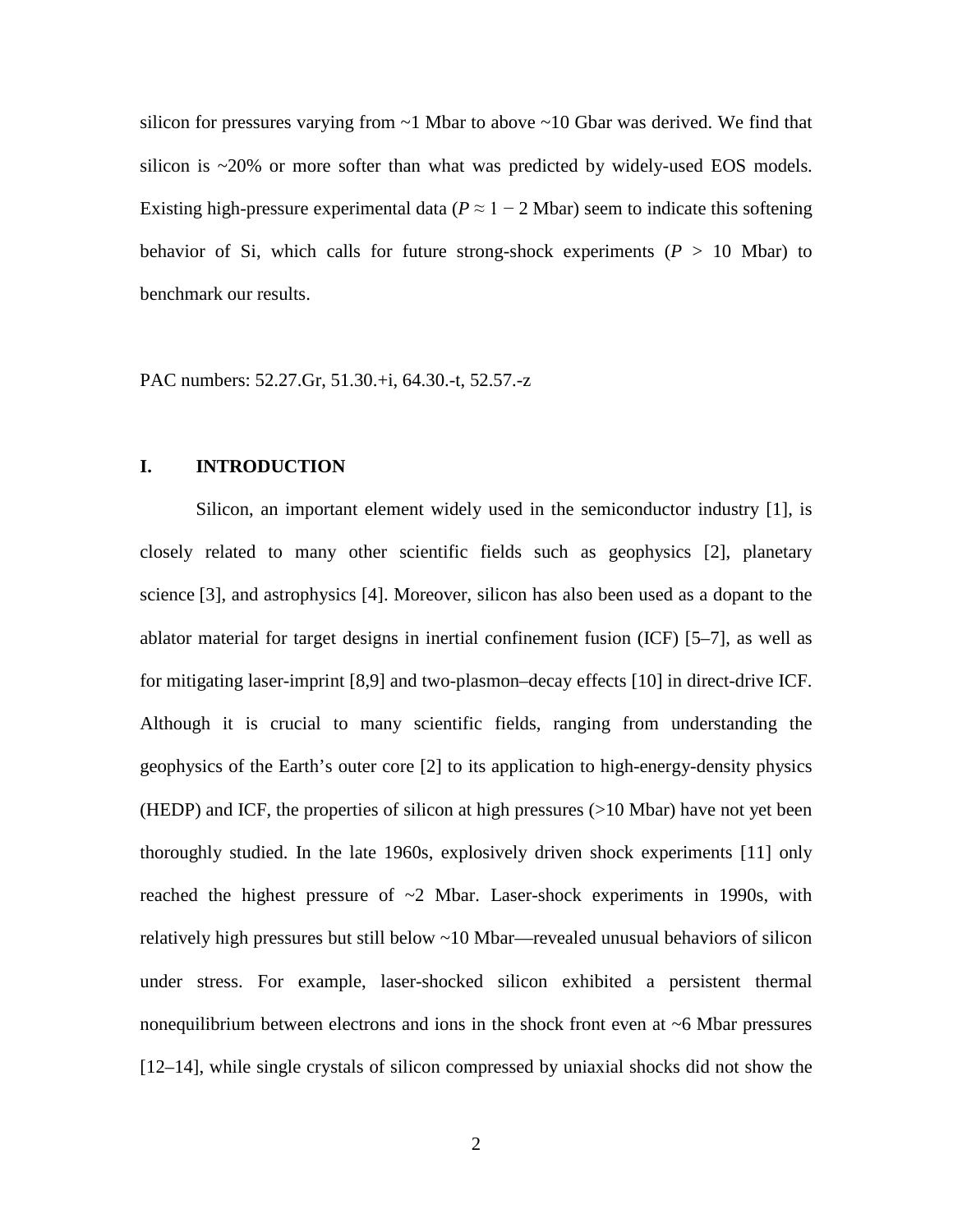normal hydrostatic-like compression [15]. Particularly, the reduction of lattice spacing occurs only along the shock-propagation direction. These abnormalities have called for more studies on the behavior of Si under the extreme pressures of  $P > 10$  Mbar.

On the theoretical side, several classical simulations [16–19] have been devoted to study the shock-wave propagation in Si. Construction of a thermodynamically complete multi-phase equation of state, in order to accurately capture the many solid-solid and solid-liquid phase transitions exhibited by silicon, provides many challenges. Classical molecular dynamics simulations [18] indicated significant deviation in shock speed from experimental measurements for  $P < 1$  Mbar. Using density functional theory (DFT), Swift *et al*. [20] investigated the equation of state (EOS) of Si through the various solidsolid phase changes and then into the liquid up to 0.5 Mbar. More recently, Strickson and Artacho [21] employed a DFT/constrained molecular dynamics approach (using a "Hugoniostat") and also obtained the Si Hugoniot up to 0.7 Mbar in good agreement with the results of Ref. [20]. Additional theoretical studies of the dynamic properties of shockcompressed Si have also been performed in the pressure regime of  $P < 10$  Mbar [13, 22, 23]. Most recently, Militzer and Driver [24] have extended their path integral Monte Carlo (PIMC) method to study the EOS of hot dense Si over the *P* > 100 Mbar pressure range using novel Hartree–Fock nodes. There exists another first-principles technique for hot dense matter simulations—the orbital-free molecular-dynamics (OFMD) method [25]—based on the original idea of density functional theory [26]. The OFMD method has been extensively used to simulate a variety of hot dense materials from hydrogen/deuterium [27], helium–iron mixture [28], polystyrene [29,30] to plutonium [31]; however, it has never been tested against PIMC calculations for heavy elements.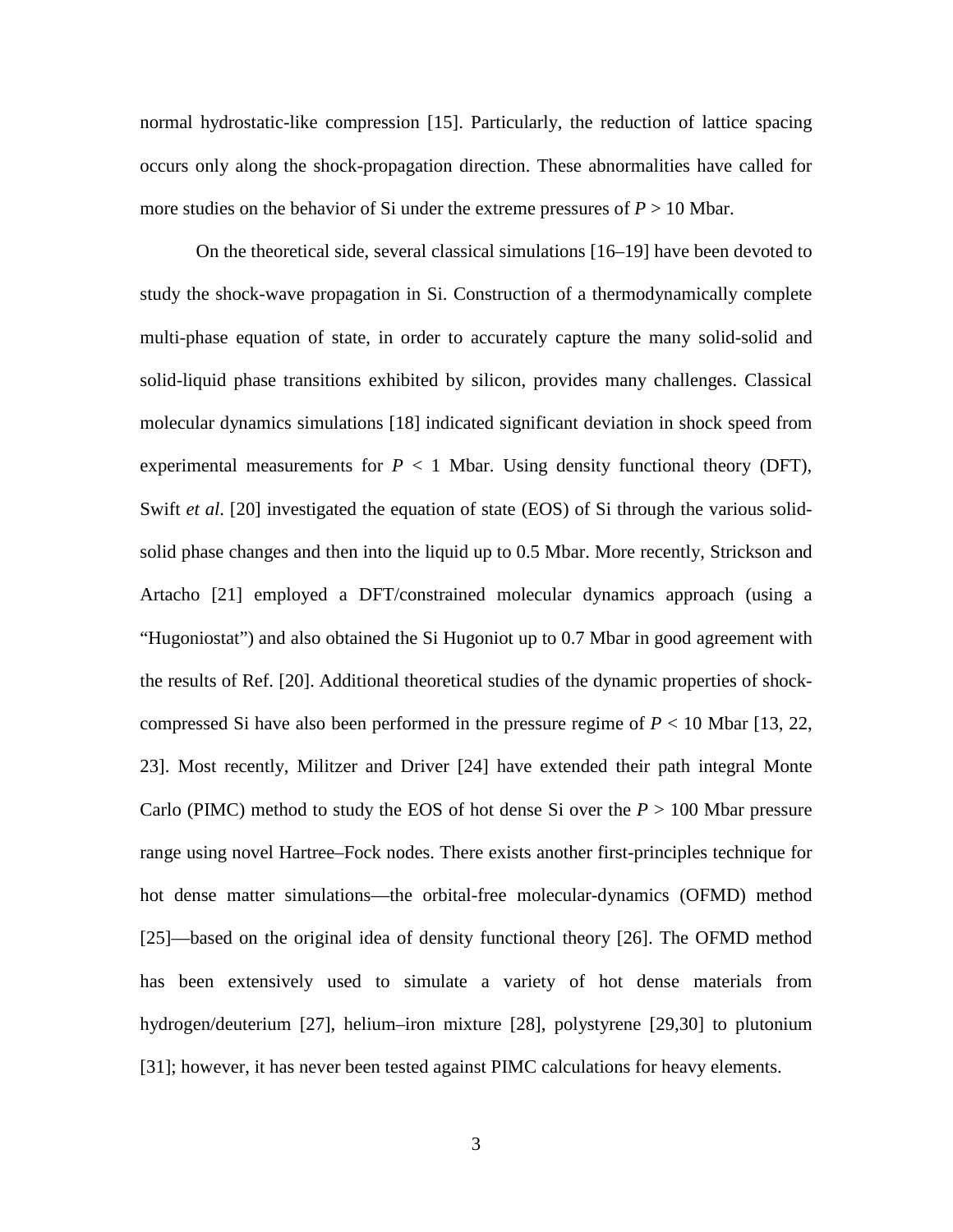In this paper, both the OFMD and PIMC calculations of the shock Hugoniot of silicon under extreme pressures  $(P > 100$  Mbar) have been conducted. First we determined that the two first-principles calculations, PIMC and OFMD, agree well for hot dense material simulations. Next the PIMC/OFMD results were combined with the orbital-based Kohn–Sham DFT molecular-dynamics (KSMD) calculations to derive a global Hugoniot curve of Si in the fluid and plasma phases. Finally, we benchmark these first-principles calculations with the existing experimental data and EOS models to identify the shock behavior in Si. Our results from both  $KSMD + OFMD$  and  $KSMD +$ PIMC calculations indicate that silicon is much softer than the prediction from the extensively used *SESAME* and quotidian equation-of-state (QEOS) models. The stiff behavior predicted by these EOS models was caused by the overestimation of both pressure and internal energy. The QMD-predicted softening of silicon under extreme pressure might have implications in geophysics simulations and HEDP/ICF applications. We hope these results will facilitate future high-pressure shock experiments of silicon.

The paper is organized as follows: a brief description of the three first-principles methods is given in Sec. II. Next, the derived Hugoniot curve of Si from the combined OFMD/PIMC and KSMD calculations is presented. We illustrate the softening of Si under high pressures by comparing with the widely used *SESAME*-EOS and QEOS models, as well as the existing experimental data in Sec. III. The heat capacity of shocked Si along its principal Hugoniot is also discussed in this section. Finally, the conclusions are presented in Sec. IV.

#### **II. FIRST-PRINCIPLES METHODS**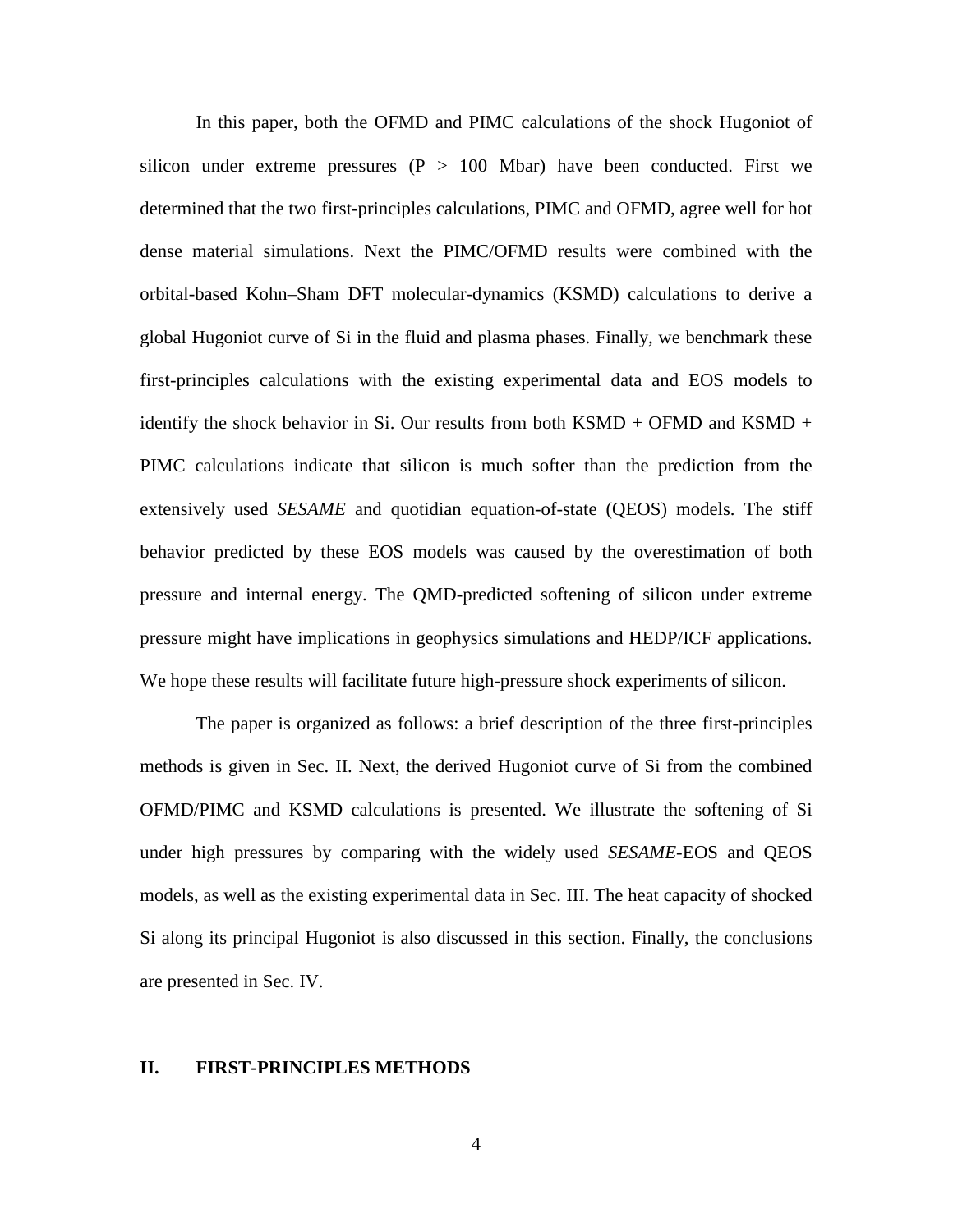First-principles methods, such as DFT-based quantum molecular dynamics (QMD) [32–35], ground-state quantum Monte Carlo (QMC) [36,37], and finitetemperature PIMC [38], were developed to calculate the properties of materials under extreme conditions. The QMD method has two different implementations: (1) the orbitalbased Kohn–Sham formalism [39] with finite-temperature density functional theory [40] in conjunction with the molecular-dynamics method for ion motion (denoted here as "KSMD"); and (2) OFMD [25], which is based on the original DFT idea that the free energy of a many-electron system can be written as a function depending solely on the electron density. For most cases, the KSMD method has been proven to be an accurate and efficient way to calculate material properties under high compression at temperatures generally below the electron Fermi temperature  $T_F$ . It becomes impractical for hightemperature  $(T > T_F)$  simulations because of the rapid increase in the number of orbitals required for convergence. The OFMD method is a natural extension of the KSMD method for high-*T* materials simulations. Using the density-matrix description of a manybody quantum system, the PIMC method is also currently applicable to simulate hot dense materials of elements up to Ar. Since the details of these first-principles methods have been documented elsewhere, only a brief description is presented here.

#### **A. KSMD**

The KSMD method has been successfully implemented in the Vienna *ab initio* simulation package (VASP) [41–43], in which electrons are treated quantum mechanically with a plane-wave, finite-temperature DFT description. The electrons and ions of the material are in thermodynamic equilibrium with equal temperature  $(T_e = T_i)$ .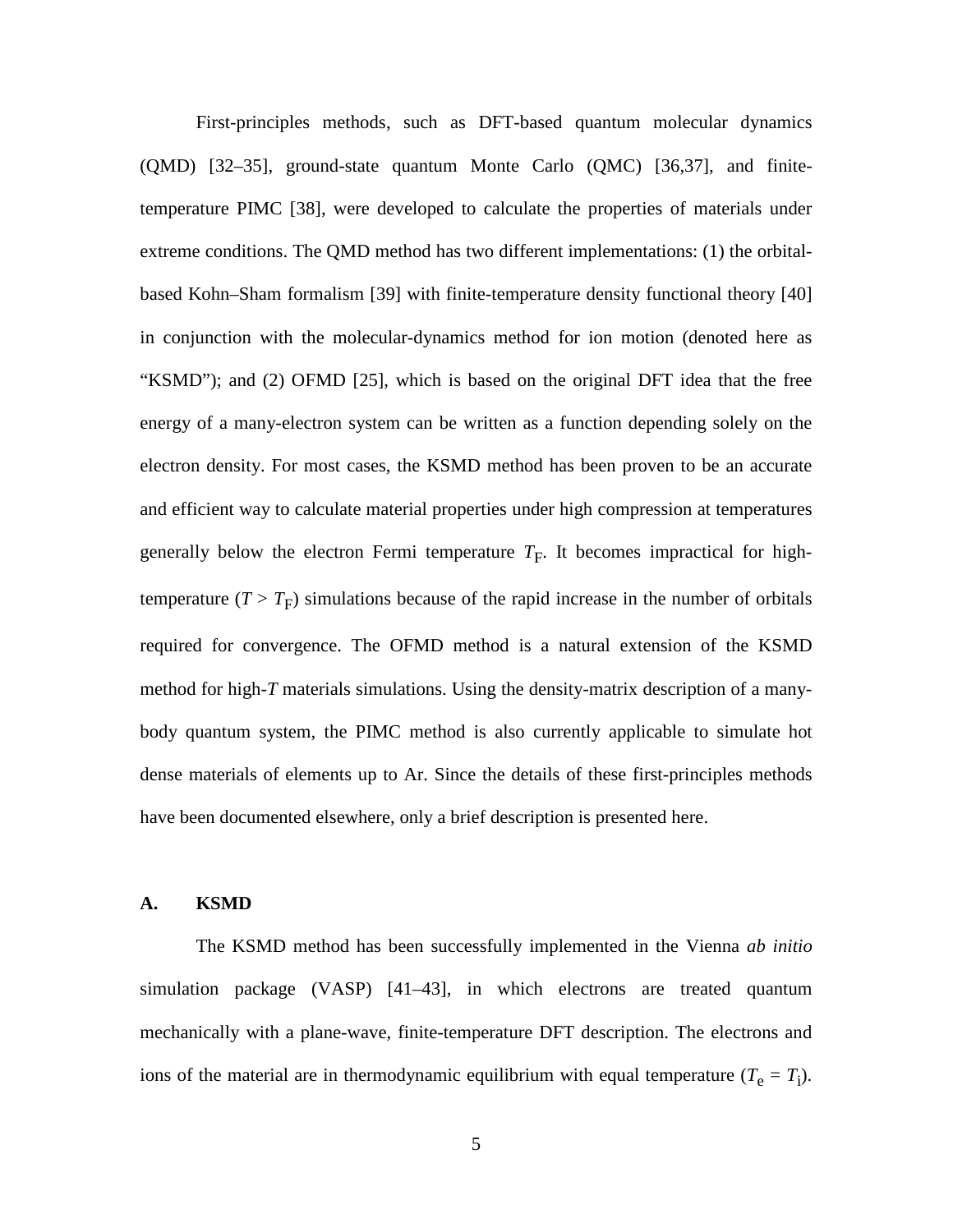The interaction between valence electrons and their parent ion is represented by a projector-augmented-wave (PAW) pseudopotential with "frozen" core electrons. The electron exchange-correlation potential is described by the generalized gradient approximation (GGA) with the Perdew–Burke–Ernzerhof (PBE) functional [44]. Under the Born–Oppenheimer approximation, the self-consistent electron density is first determined for an ion configuration. Next, the classical ions are moved by the combined electronic and ionic forces using Newton's equation of motion. This molecular dynamics procedure is repeated for thousands of time steps. The thermodynamic quantities such as pressure and internal energy can be calculated directly.

In KSMD simulations, the  $\Gamma$  point ( $\mathbf{k} = 0$ ) sampling of the Brillouin zone was employed. Twenty-seven Si atoms in a cubic cell with a periodic boundary condition were used. The cubic cell size was determined from the mass density. The cell-size effect has been tested by varying the number of atoms from  $N = 8$  to  $N = 64$ ; we obtained a good convergence (within  $\sim 3\%$ ) for N  $\geq 16$  simulations. The PAW potential of Si included 12 valence electrons per atom. The plane-wave cutoff energy was set to 2000 eV. In all KSMD simulations, a sufficient number of bands (varying from 400 to 5000) were included such that the electron population of the highest band was less than  $10^{-5}$ . The time step varied from  $\delta t = 1.25$  fs to  $\delta t = 0.2$  fs, respectively, for the lowest to highest compressions; good convergence was obtained for these parameters.

#### **B. OFMD**

The OFMD method [25] originates directly from the Hohenberg–Kohn theorem [26], with the free energy of an electron–ion system at any ion configuration can be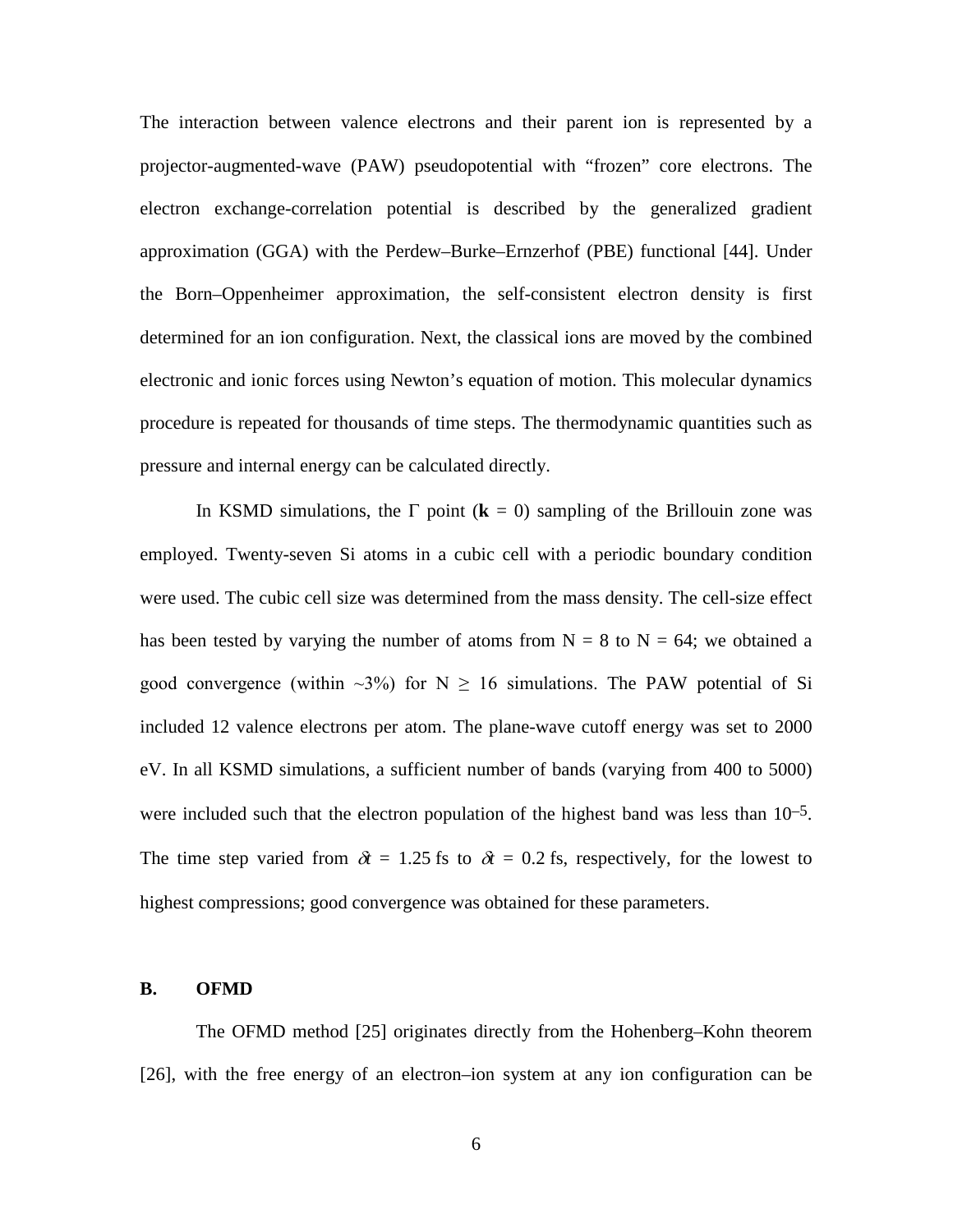written as a function of the electron density. In the OFMD, the electronic density is found from a finite-temperature density functional theory [25] treatment in the Thomas-Fermi-Dirac mode with the kinetic-entropic form of Perrot [45]. The electron-ion interaction is obtained from a regularization prescription [25] with a cutoff radius selected at less than 10% of the Wigner-Seitz radius to avoid the overlap of the regularized spheres. Finally, the exchange-correlation takes a local-density Perdew-Zunger form [46].

At each time step of OFMD simulations, the electron free energy for an ionic configuration is first minimized in terms of local electron density. Then the classical ions are moved by the combined electronic and ionic forces as they were in the KSMD procedure. In the OFMD simulations of Si to determine its Hugoniot, 128 atoms in a cubic cell with a periodic boundary condition were used. The small time step, varying from  $\delta t = 2.4 \times 10^{-2}$  fs to  $\delta t = 4.8 \times 10^{-3}$  fs, is determined by the Si density and temperature considered. Finally, the thermodynamic quantities are averaged over the MD propagation of the system (5,000 to 10,000 steps).

## **C. PIMC**

Path integral Monte Carlo (PIMC) is another first-principles method for hot dense material simulations, which uses the density matrix to describe a quantum many-body system in thermodynamic equilibrium. The density matrix has a convolution property; i.e., the density matrix at *T* can be expressed as a convolution of density matrices at very high temperatures ( $M \times T$ ), where the correlation effects between particles are small and a very good approximation for the density matrix exists [47–49]. The low-*T* density matrix can be found by carrying out the multidimensional integration along the imaginary time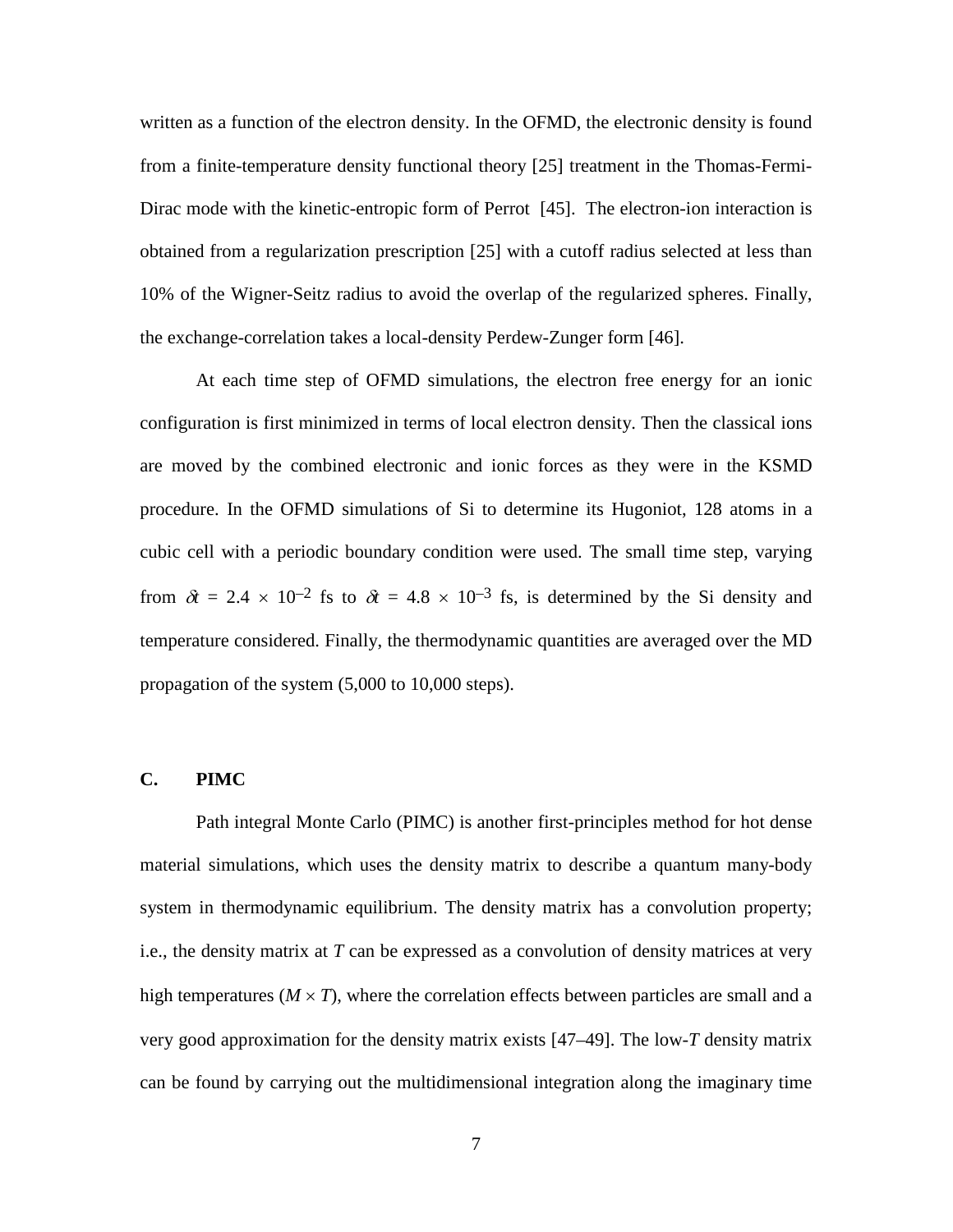path, which is needed to recover the full correlation effects at low temperatures. The Monte Carlo method is an effective way to perform such multidimensional integrations. The electron-exchange effect is naturally taken into account through the inclusion of path permutations because the fermionic character of electrons requires an antisymmetric density matrix. The inclusion of permutation space results in inefficient sampling for lower temperatures since the positive and negative contributions to the integration are nearly cancelled out. This fermion sign problem [50] was overcome by restricting the paths using free-particle nodes or variational density-matrix nodes [51], which has succeeded in making PIMC simulations feasible to reach the lower temperatures of  $T \simeq 0.1 T_F$  overlapping with the KSMD results. Such node-restricted PIMC simulations have produced accurate EOS tables of light elements such as hydrogen/deuterium [52–55], helium [56], carbon [57], water [58], neon [59], nitrogen [60], and oxygen [61].

For heavy elements such as Si, the challenge for PIMC simulations was to incorporate the effects of atomic bound states into the nodal structure. This was recently accomplished by constructing a thermal density matrix from Hartree–Fock (HF) orbitals [24]. With such an HF nodal approximation, the PIMC simulations of Si resulted in good agreement with the KSMD calculations in the temperature regime where both methods are applicable. For EOS calculations of Si, the HF-nodal PIMC simulations using eight nuclei and 112 electrons were performed at temperatures varying from  $10^6$  K to  $1.3 \times 10^8$  K. For such high temperatures, the PIMC simulations with 8 atoms have already given convergent results. The Hugoniot curve of Si is derived by combining the PIMC results with KSMD calculations (using 24 atoms) of silicon EOS.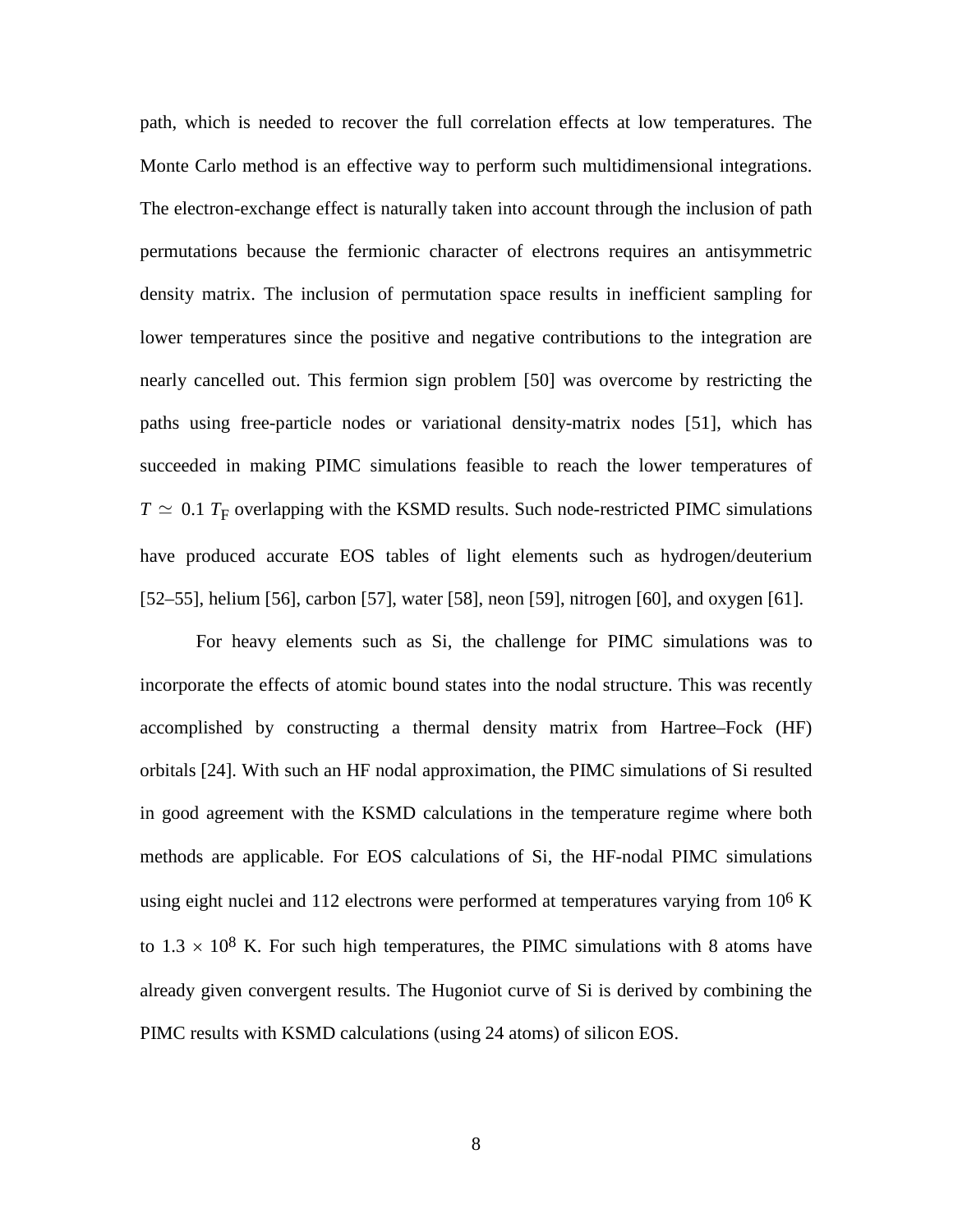#### **III. RESULTS AND DISCUSSIONS**

The KSMD method is employed for pressures less than ~100 Mbar, whereas both OFMD and PIMC methods are used for high-temperature points with  $P > 100$  Mbar. Before comparing the high-pressure Hugoniot derived from the two calculations, two tests are performed: (1) a single Si atom in a cubic box of  $L = 5$  bohr, and (2) EOS calculations for Si of different densities at  $T = 16,167,663$  K. Figure 1 compares the predicted pressures and energies as a function of temperature from both PIMC and OFMD calculations for the first case. The temperature varies from  $T = 5 \times 10^5$  K to  $T = 4 \times 10^7$  K. The pressure comparison in Fig. 1(a) indicates that both methods give perfect agreement for all temperatures except the lowest temperature point at  $T = 5 \times 10^5$  K. At this low-*T* point, the PIMC simulations predict ~1% higher pressure than the OFMD result. Figure 1(b) shows that the predicted internal energies also compare well with each other except for the temperatures  $\sim T = 10^6$  to 10<sup>7</sup> K, for which the two results differ by a maximum of  $\sim 6\%$  to 10%. It is noted that because of the different potential energy references used in these methods, a constant energy shift (+92.715 Ha/atom) has been applied to all OFMD-calculated energies. The zero energy was set to the completely ionized state, which is standard in quantum-chemistry calculations. Figure 1(c) shows the relative difference of internal energy calculated by KSMD, OFMD, and PIMC. It indicates that the OFMD calculation predicts ~10% higher energy than PIMC at  $T \sim 4 \times 10^6$  K, while the OFMD energies are ~6% lower than the PIMC ones around  $T = 10<sup>7</sup>$  K. This discrepancy may originate from the fact that the PIMC method handles the 1*s* core-electron ionization explicitly through the HF-nodal implementation while the OFMD method treats atoms without shell structures. Therefore,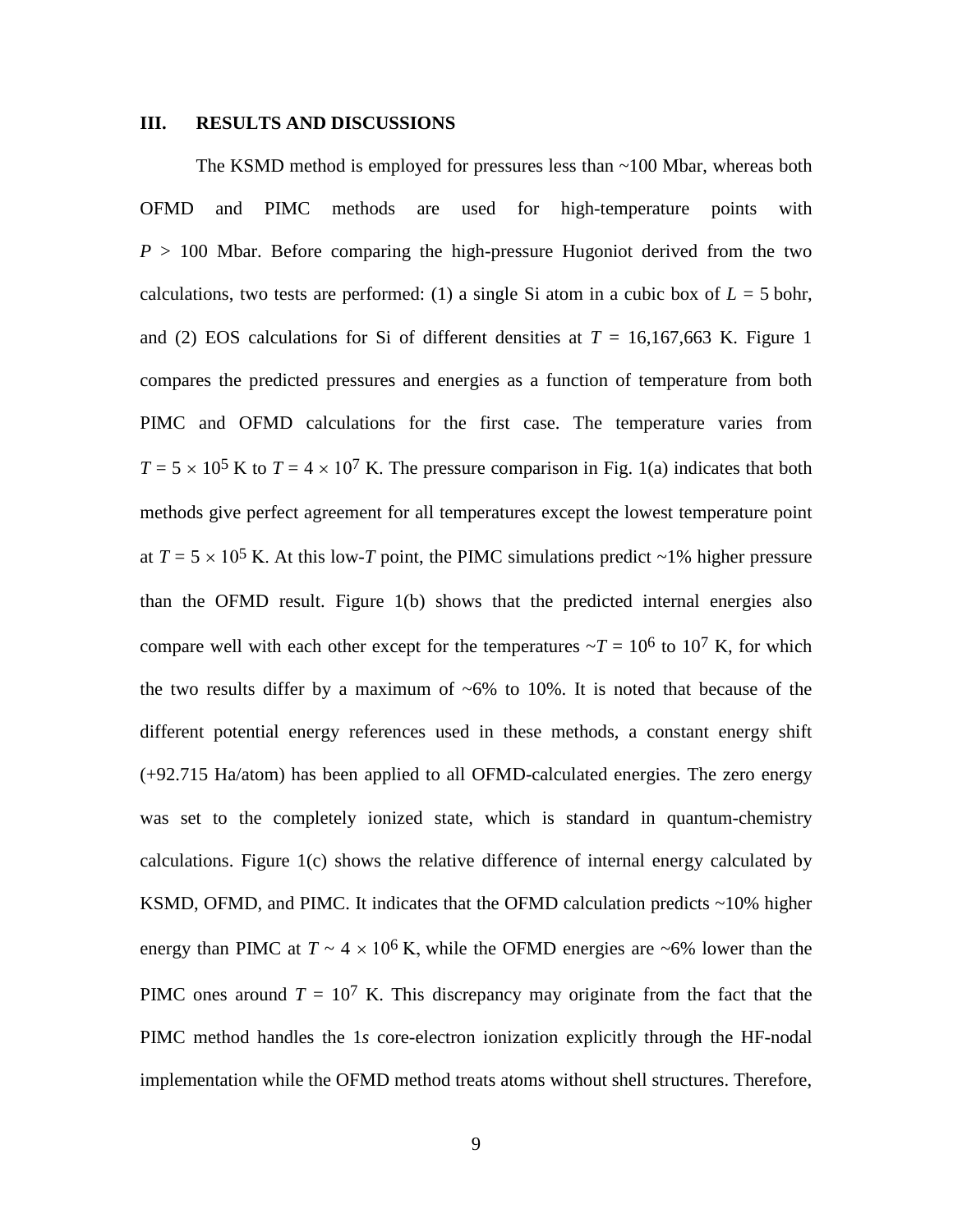these two treatments of electron ionization can have slightly different features in the predicted Hugoniot curve at temperatures of  $\sim T = 10^7$  K (discussed below). Overall, the two methods provide reliable predictions of pressure and energy for such a simple situation.

Results from the second test case (using many particles) are presented in Fig. 2, where the quantity of *PV* and energy are plotted as functions of Si density for  $T =$ 16,167,663 K. Again, the pressures predicted by both OFMD and PIMC agree well overall within  $\sim$ 1%. The internal energies approach each other at the low density of  $\sim$ 0.1 g/cm<sup>3</sup>, but their difference increases gradually at high densities [see Fig. 2(b)]. Nevertheless, the predicted internal energy by OFMD and PIMC are still within ~3% at this temperature even for the highest explored density of  $\rho = 46.58$  g/cm<sup>3</sup>. The Debye– Hückel model (the green dashed line in Fig. 2), gives excellent agreement with both results for low densities at this high temperature but deviates from the two first-principles calculations at higher densities, especially in pressures. These test results give us more confidence in pursuing the Hugoniot comparison.

To derive the principal Hugoniot, KSMD simulations were carried out for pressures below ~100 Mbar and OFMD/PIMC calculations for extremely high pressures (>100 Mbar). The initial state chosen was solid silicon ( $\rho_0 = 2.329$  g/cm<sup>3</sup>) in its diamond phase at an ambient pressure ( $P_0 = 1$  bar). Its internal energy of  $E_0 = -289.166$  Ha/atom is determined by referring the VASP calculation of diamond-phase Si to the all-electron DFT result of an isolated Si atom. Under shock compression, the final state denoted by  $(E, P, \rho)$  is calculated by the following Rankine-Hugoniot equation: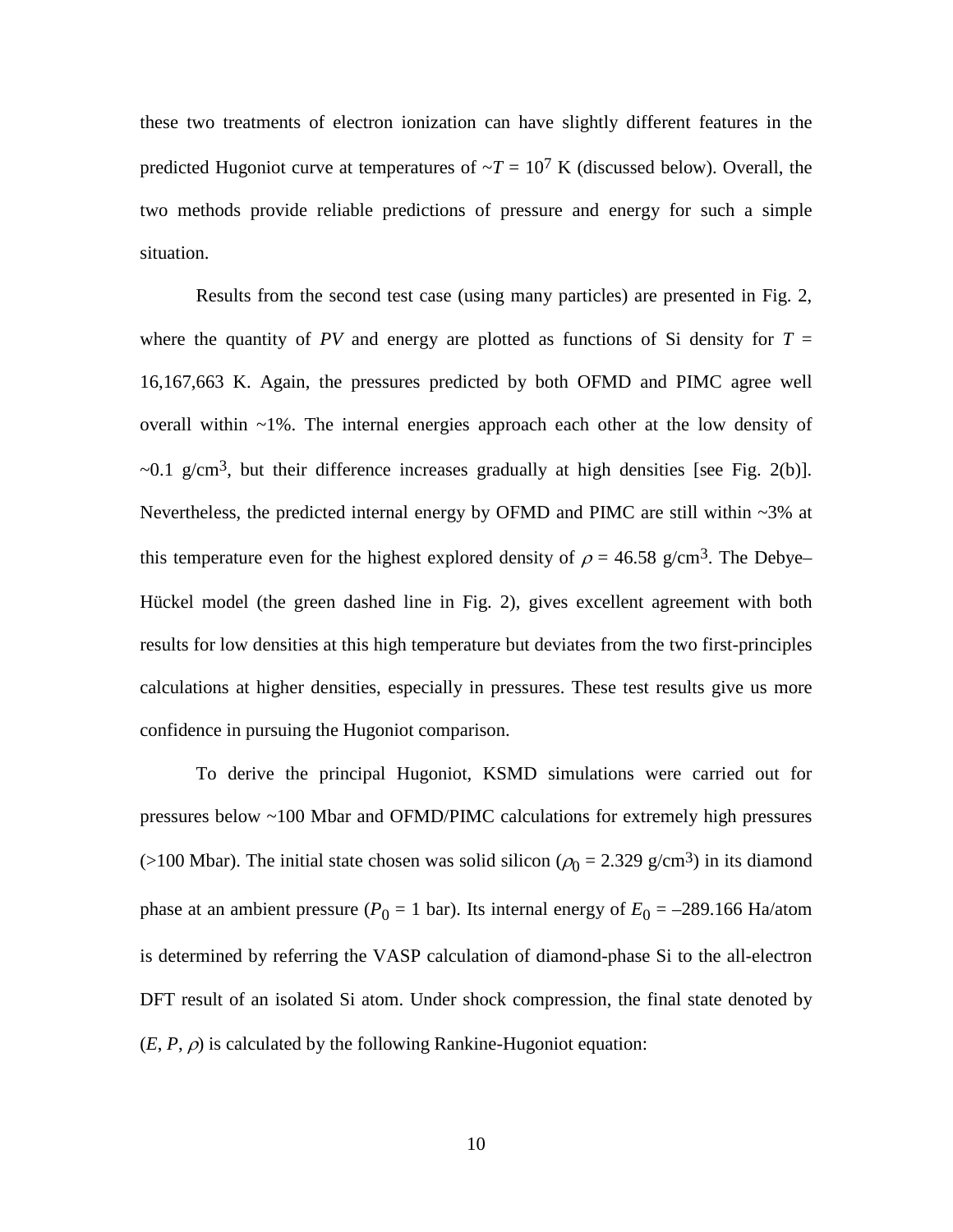$$
E - E_0 + \frac{1}{2} (P + P_0) \left( \frac{1}{\rho} - \frac{1}{\rho_0} \right) = 0.
$$
 (1)

To search for the Hugoniot point for each temperature *T*, two calculations were performed at two slightly different densities  $\rho_1$  and  $\rho_2$ . The resulting pressures ( $P_1$  and  $P_2$ ) and energies ( $E_1$  and  $E_2$ ) are applied to evaluate the Hugoniot using the above equation. If the two density points bracket the true Hugoniot density, a bisection search with further calculations may be performed to find the final Hugoniot density point. This process was repeated for a wide range of temperatures from  $T = 5000$  K (above melting) to  $T = 3.2 \times 10^7$  K, using both the KSMD + OFMD and KSMD + PIMC methods. The resulting principal Hugoniot of Si is shown in Table I, in which the shock and particle

velocities 
$$
\left[ U_s = \sqrt{\rho (P - P_0)} / (\rho \rho_0 - \rho_0^2) \right]
$$
 and  $U_p = (P - P_0) / (\rho_0 U_s) \right]$  are also given.

The Hugoniot results shown in Fig. 3, in which the pressure spans more than four orders of magnitude, are plotted as a function of the shock density. The red circles represent the KSMD + OFMD results, while the purple crosses represent the KSMD + PIMC calculations. Overall, the two results agree very well with each other up to  $\sim$ 1 Gbar pressure. In the procedure to generate the global Hugoniot by KSMD + OFMD, the "boot-strap" technique [62], has been applied to make a smooth transition from KSMD to OFMD, around  $\rho = 100$  Mbar, by determining the corresponding OFMD internal energy  $E_0$  of the initial Si crystal. It is noted that the obtained  $E_0$  (OFMD) = – 381.678 Ha/atom through the "boot-strapping" technique (plus the constant shift of +92.715 Ha/atom noted above), agrees well (within 0.2 Ha) with the all-electron DFT-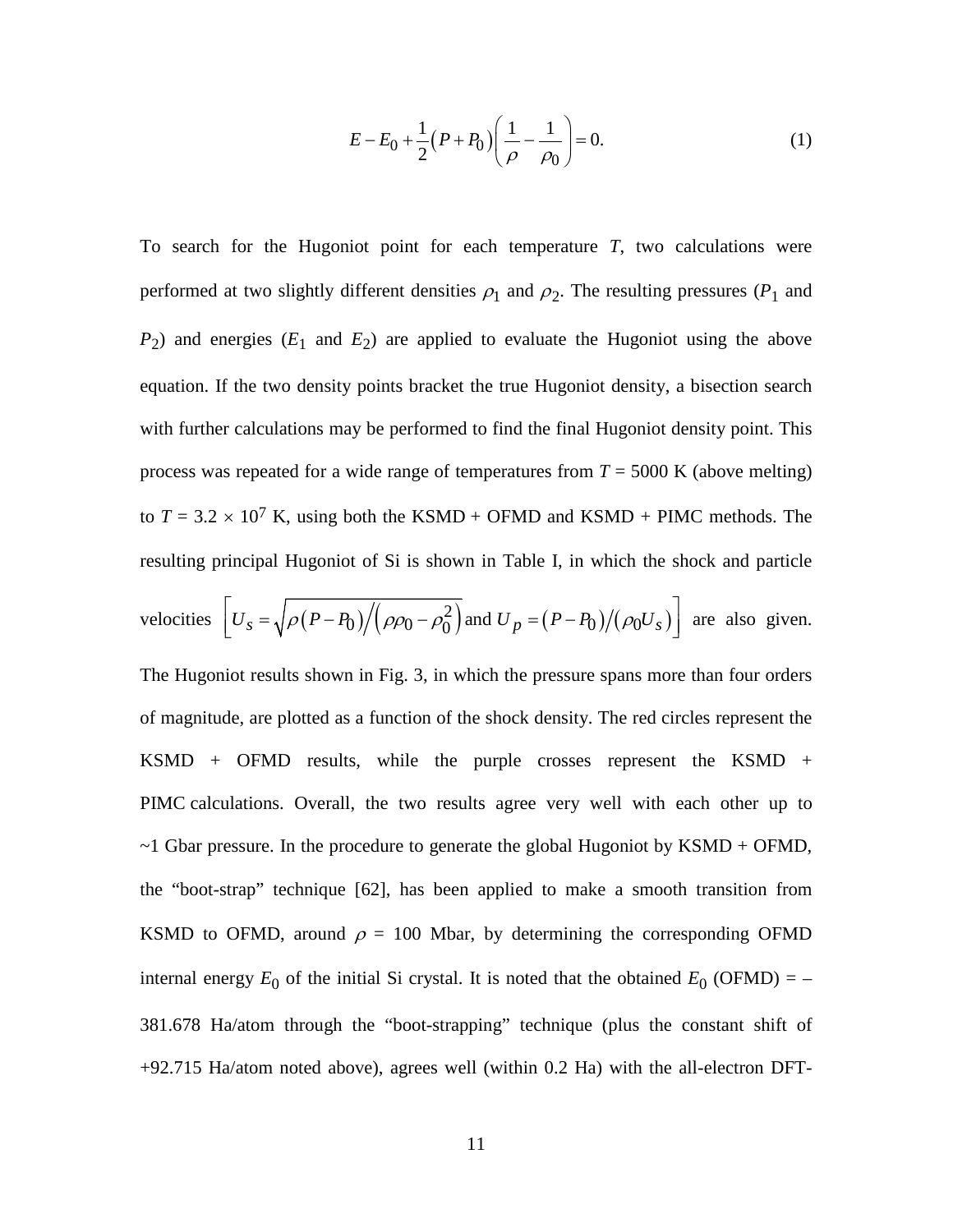calculated value of  $E_0$  (KSMD) = -289.166 Ha/atom. Figure 3 shows some small differences in the pressure range of several Gbars: the PIMC simulations predict a second maximum compression resulting from the 1*s* core-electron ionization, whereas such a feature is absent in the OFMD calculations. Namely, OFMD predicts the ionization to occur gradually along the Hugoniot, while PIMC shows distinct increases in shock compression because of the shell structure of the silicon atom. These differences can be attributed to the internal energy differences seen in Fig. 1(c) around  $T = 0.6 \times 10^7$  K – 3  $\times$ 107 K, where the 1*s* electron ionization occurs.

To further examine the physics behind the *1s*-electron ionization induced maximum compressions, we have calculated the heat capacity  $C_v$  of silicon along its principal Hugoniot. As  $C_v$  is a measure of the energy change rate with respect to temperature at fixed volume, one can perform two EOS calculations for each Hugoniot density (ρ) point with two temperatures of T+ $\Delta$ T and T- $\Delta$ T slightly different from the Hugoniot temperature (T). The resulting internal energy difference  $\Delta E$  from the two calculations can be used to compute the heat capacity ( $C_v \approx \Delta E / 2\Delta T$ ) for the Hugoniot point ( $\rho$ ,T). The resulting  $C_v$  is plotted in Fig. 4 as a function of the Hugoniot pressure for both KSMD+PIMC and KSMD+OFMD calculations. As the *1s*-electron ionization process acts like a "heat-sink" for the system, one expects the heat capacity should dramatically increase during the ionization of inner-shell electrons. This is exactly what we see in Fig. 4 that the KSMD+PIMC calculation (blue dash-dotted line) gives a second peak of  $C_v$  at  $P \approx 3$  Gbar, corresponding to the second compression peak seen in Fig. 3. After the *1s*-electron ionization completes, the heat capacity approaches the ideal-gas limit (black dashed line), as fully ionized Si plasma is formed. Instead of giving double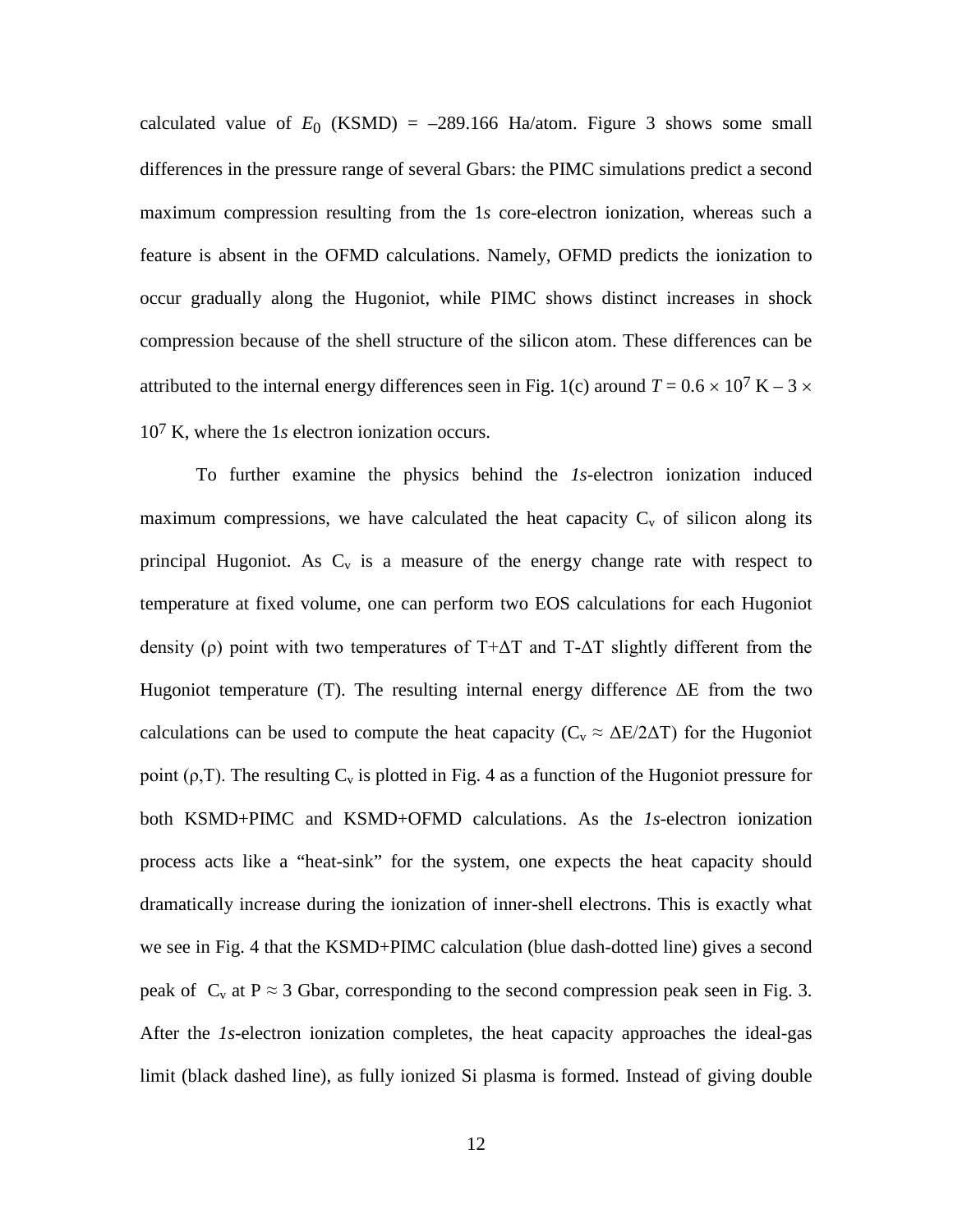peaks, the KSMD+OFMD calculation predicts a broad single peak of  $C_v$ . Again, this originates from the lack of shell structure in Thomas-Fermi like theories. Whether or not the ionization-induced second maximum compression can be seen in experiments remains a challenge for future extremely high pressure measurements.

Returning to Fig. 3, the first-principles results are compared with the widely used *SESAME*-EOS [63] and the QEOS models [64]. Both models are based on the chemical picture of matter, meaning that the total free energy can be decomposed into the cold curve, the ionic excitation, and the electron thermal excitation. For example, Sesame EOS models are typically constructed (constrained) by the best available experimental data (typically limited). Specifically, for Sesame 3810 (Si) constructed in 1997, the EOS below the solid-liquid phase transition was based on experimental Hugoniot data [11, 65, 66]. For conditions above the liquid phase transition, the EOS was constructed such that the shock Hugoniot was "similar" to Germanium (Sesame 3950) up to 4.4 Mbar. The ion thermal contribution is based on a Debye model with a correction for the liquid specific heat beyond the melt temperature [67]. The correction also ensures that in the high temperature limit the proper model (ideal gas) is recovered that gives a shock Hugoniot compression ratio  $\rho/\rho_0=4$ . This comparison in Fig. 3 indicates that under shock compression silicon is much softer than predicted by the traditional chemical-picture understanding of materials. For a shock density of  $\rho = 5$  to 9 g/cm<sup>3</sup>, the pressures predicted from our first-principles calculations are smaller than the corresponding *SESAME* and QEOS pressures by a factor of  $\sim$ 2 to 3. In other words, for the same shock pressure in the range of 5 to 100 Mbar, the first-principles–predicted shock density is  $\sim$ 20% higher than the *SESAME* and QEOS prediction. The maximum compression ( $\rho/\rho_0$ )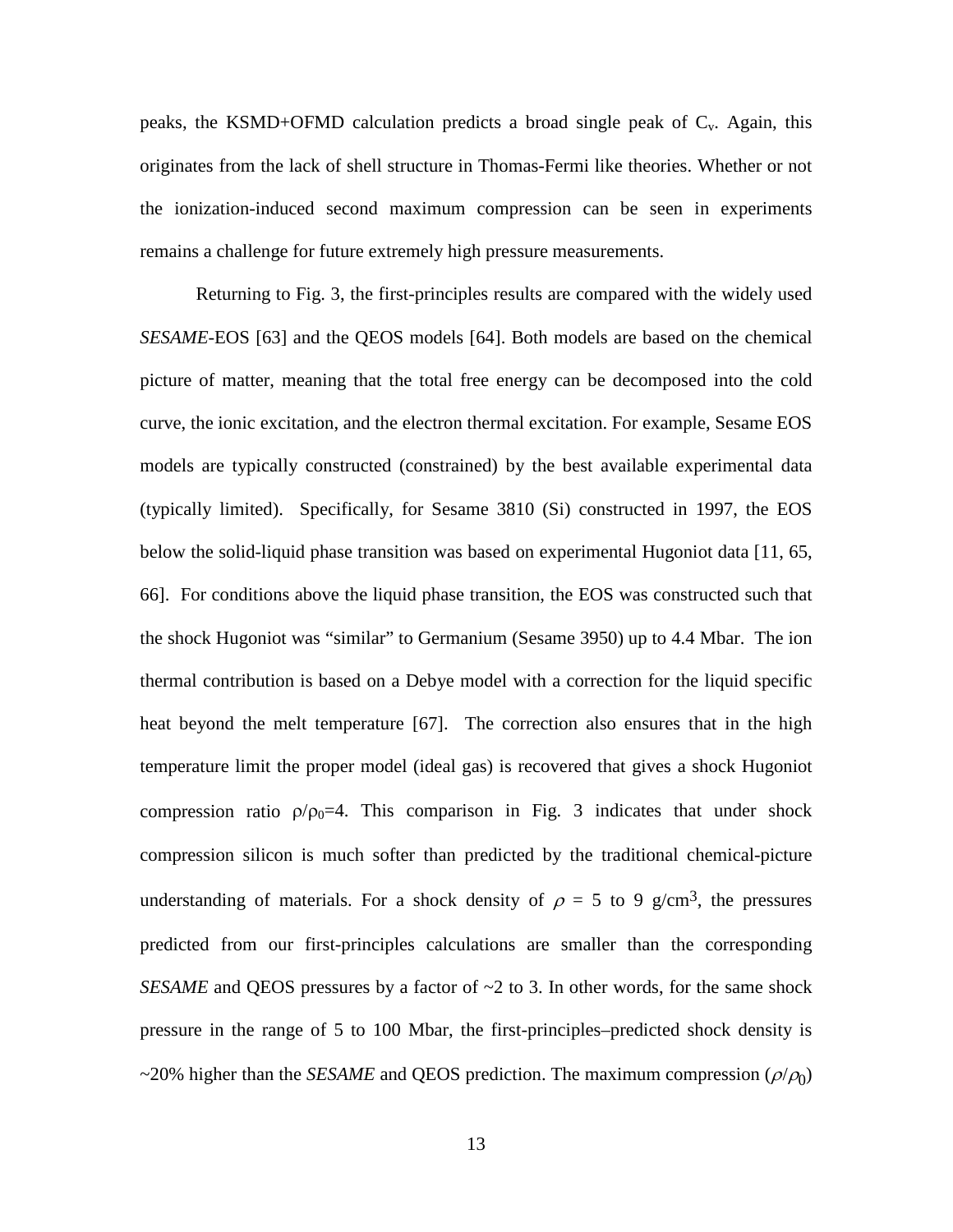changes from the model-predicted value of  $~4.0$  (QEOS) and  $~4.6$  (*SESAME*) to  $~5.0$  in our first-principles calculations. Perhaps in the case of SESAME this amount of difference is not surprising based on the way that SESAME 3810 was constructed. For QEOS, it appears that the EOS is constructed so to follow the Hugoniot until the ideal gas limit (four fold compression), at which point the Hugoniot climbs nearly vertically in pressures. Looking at a typical density/temperature condition along the principal Hugoniot (e.g.,  $\rho$ =6.5 g/cm<sup>3</sup> and T=62500 K), we find the SESAME 3810 predicted pressure and internal energy (P≈11.45 Mbar and E≈34.5 eV/atom) are about ~45% higher than our first-principles calculations (P≈7.76 Mbar and E≈24.3 eV/atom). The overestimation of pressures and energies in SESAME 3810 is the cause of the stiff behavior we saw in Fig.3. Finally, the earlier experimental data [11] and other Hugoniot measurements in 1970s and 1980s in the liquid phase [65, 66] are put into the same figure for comparison, respectively represented by the open triangles, diamonds, and squares in Fig. 3. These Hugoniot data were obtained from explosively driven shock experiments. To the best of our knowledge, no published data exists for Hugoniot measurements in pressures above 10 Mbar. The opaqueness of Si for most VISAR (velocity interferometer system for any reflector) laser wavelengths [68] is one of the hurdles for accurate shock measurements in silicon. Since some of these explosively driven shock data at lowpressures (P<1 Mbar) were used to constrain the construction of SESAME 3810, the agreement there was guaranteed. The recent KSMD data by Strickson and Artacho [21] also agree with the data at these low pressures. However, for pressures between 1 and 2 Mbar our KSMD calculations are in better agreement with the available high-pressure data [11]; while the SESAME-EOS, guided by the Ge-based model, results in twice the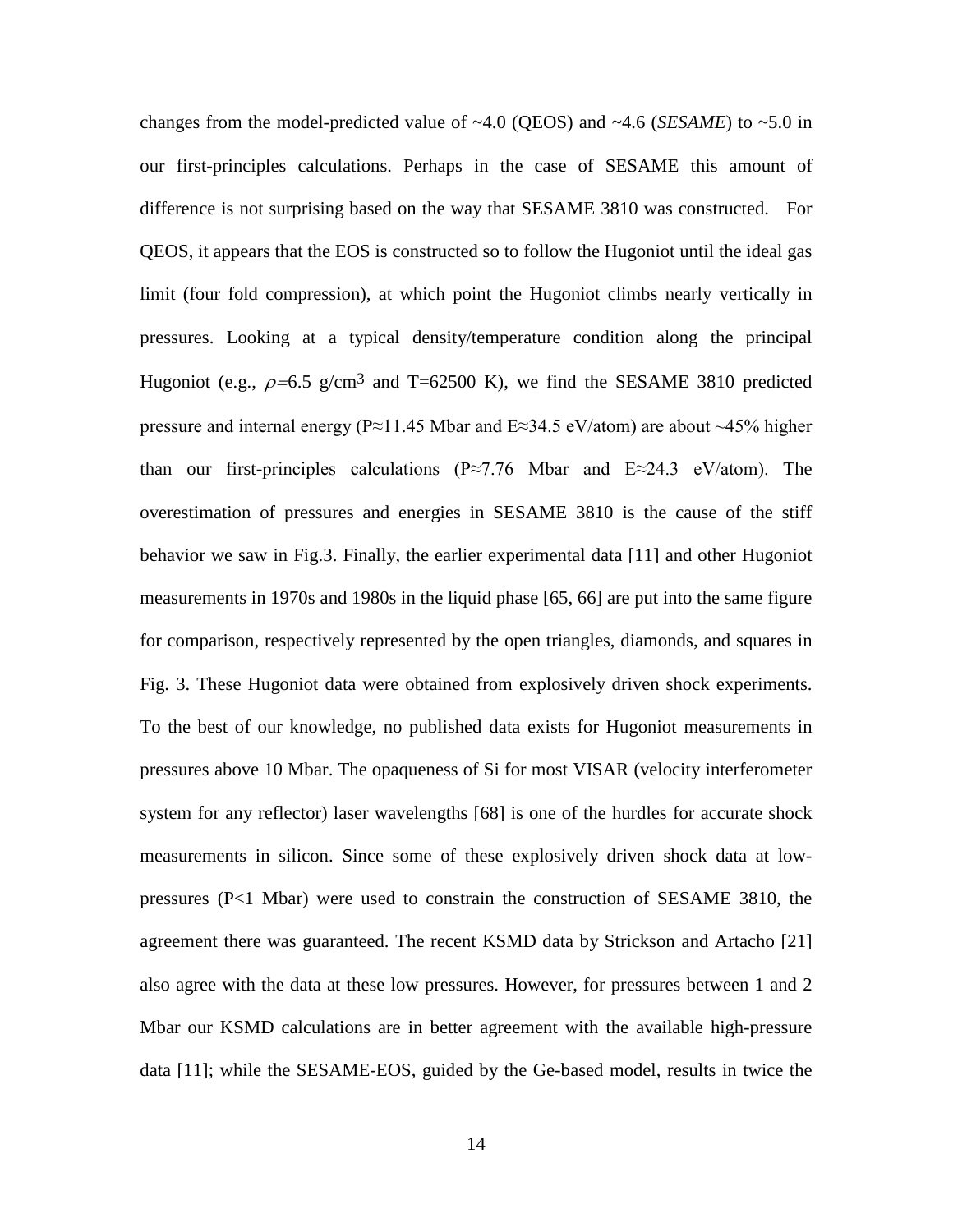pressure compared to the KSMD result. It was noted that at the measured highest shock density of  $\rho = 4.6$  g/cm<sup>3</sup>, the *SESAME* and QEOS predicted pressures are about twice higher than both our KSMD results and the experimental value of  $P \simeq 1$  to 2 Mbar. It is expected that future experimental data in the 10- to 100-Mbar pressure regime will unambiguously benchmark the predicted softening of Si.

To further understand the shock-induced structure change, we turn to the pair correlation function along the predicted principal Hugoniot of Si (Fig. 5). A strong peak at the Si–Si inter-particle distance of  $\sim$ 2.25 bohr exists for compression at  $T = 5000$  K and  $\rho = 4.38$  g/cm<sup>3</sup>. As the shock compression increases to  $\rho = 5.50$  g/cm<sup>3</sup> and  $T =$ 31,250 K, this peak moves to a smaller ionic distance, and the amplitude decreases. Increasing the shock strength further, this peak becomes much less pronounced at  $\rho =$ 7.32 g/cm<sup>3</sup> and  $T = 125,000$  K, which manifests the status of the structureless fluid phase. Finally, the first-principles predicted shock temperatures are compared with the *SESAME* and QEOS models in Fig. 6. For shock pressures exceeding ~3 Mbar, the first-principles– predicted shock temperatures are ~30% higher than the *SESAME* EOS values and much higher (~50% to 200%) than the QEOS predictions. At a fixed pressure, the predicted shock from first-principles calculations, reaching both higher densities and temperatures, can have implications in HEDP and ICF applications. This is because the shock velocity from first-principles calculations can be significantly lower than the widely used EOS models, while the FP-predicted particle velocity is higher than *SESAME* and *QEOS* models.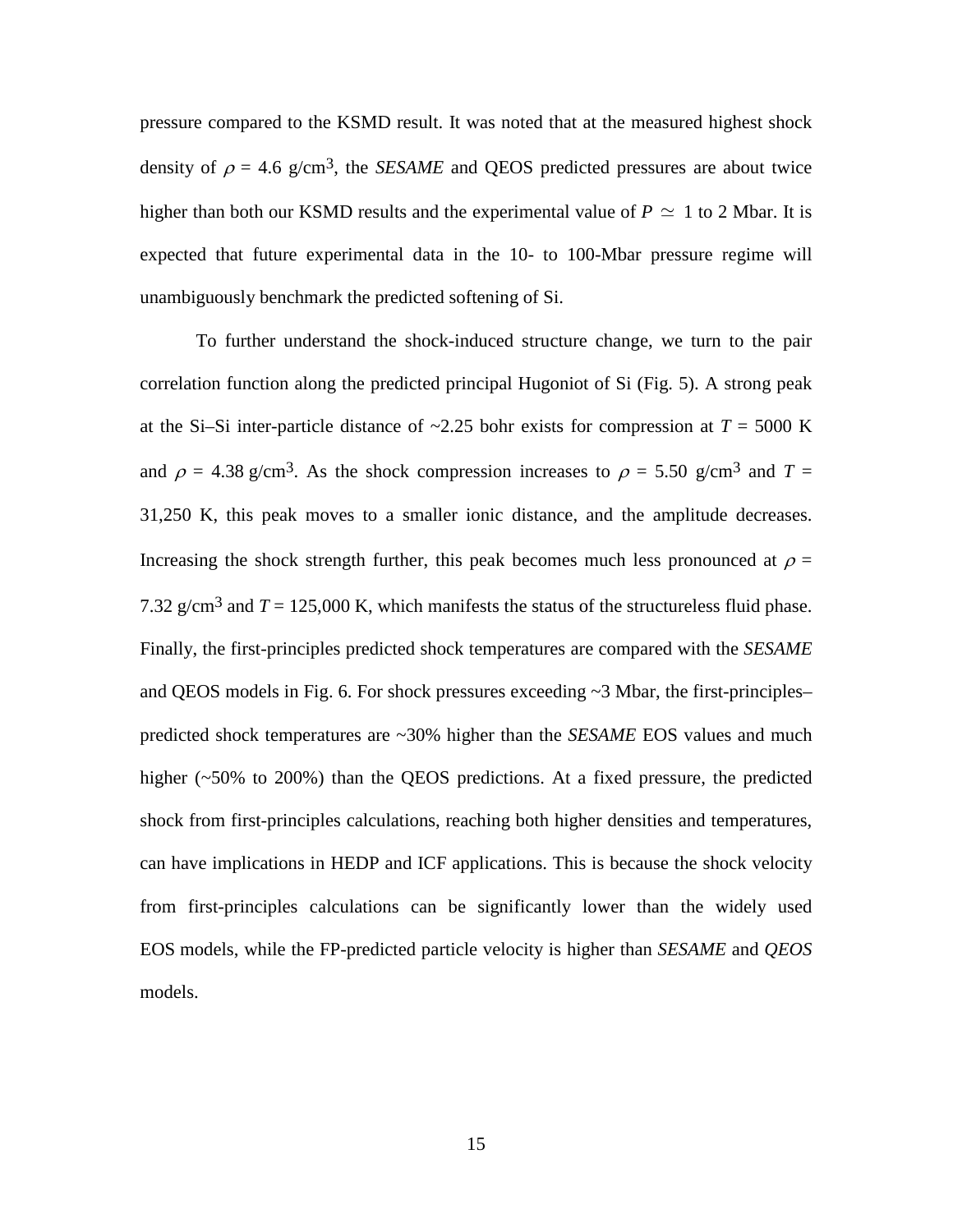# **IV. SUMMARY**

Two first-principles methods of PIMC and OFMD have been used to calculate EOS of silicon at extremely high pressures. Combining these high-temperature calculations with the KSMD simulation of low-temperature EOS, the principal Hugoniot curve of silicon for pressures varying from  $\sim$  1 Mbar to above 10 Gbar was derived. Overall, the two results agree very well with each other, although a small difference exists at pressures around several Gbar. In this high-pressure regime, the 1*s* core-electron ionization of Si can cause a maximum compression, since the ionization process acts like a heat sink. This is evidenced by the peaked heat capacity in this pressure range of several Gbar, in which  $C_v$  is larger than the ideal-gas limit of fully-ionized Si plasma. When the first-principles predicted Hugoniot of Si is compared with the widely used *SESAME* and QEOS models, we find that silicon under pressure is ~20% or more softer than what was generally believed in the chemical picture of matter. In future work, the broad range of first-principles data will be incorporated into an improved Sesame model, in similar fashion to recent new models for the lithium deuteride [62] and multiphase germanium [69] equations of state. For the same shock density, the EOS models predicted pressures about  $\sim$ 2 to 3 $\times$  higher than our KSMD + OFMD/PIMC results. The existing experimental data at the highest pressure of  $P \approx 2$  Mbar seem to point to the same softening feature as predicted. Finally, the first-principles calculations predict an ~30% or more higher shock temperature than the *SESAME* and QEOS models at pressures of 5 to 100 Mbar. The softening of Si under high pressures can affect the geophysics simulations and the shock propagation in HEDP and ICF applications. We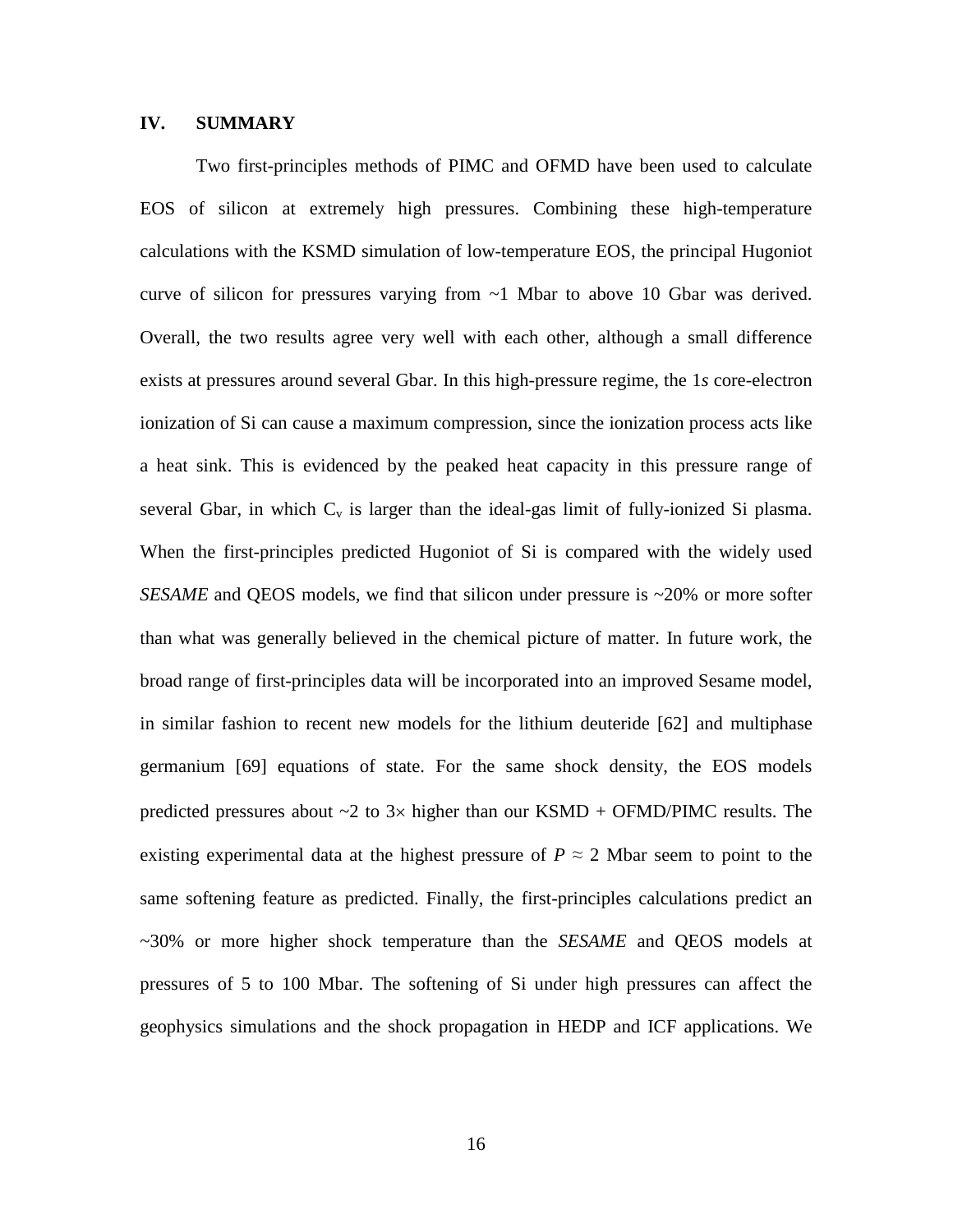hope these calculations will facilitate future high-pressure experiments in the 10- to 100- Mbar regime.

## **ACKNOWLEDGMENT**

This material is based upon work supported by the Department of Energy National Nuclear Security Administration under Award Number DE-NA0001944, the University of Rochester, and the New York State Energy Research and Development Authority. The support of DOE does not constitute an endorsement by DOE of the views expressed in this article. This work was also supported by Scientific Campaign 10 at the Los Alamos National Laboratory, operated by Los Alamos National Security, LLC for the National Nuclear Security Administration of the U.S. Department of Energy under Contract No. DE-AC52-06NA25396. BM and KPD acknowledge support from the Department of Energy, Grant Number DE-SC0010517. We would like to acknowledge discussions with Drs. Scott Crockett, Carl Greeff, and Daniel Sheppard of Los Alamos National Laboratory and thank DS for generating the SESAME 3810 Hugoniot using Los Alamos tools.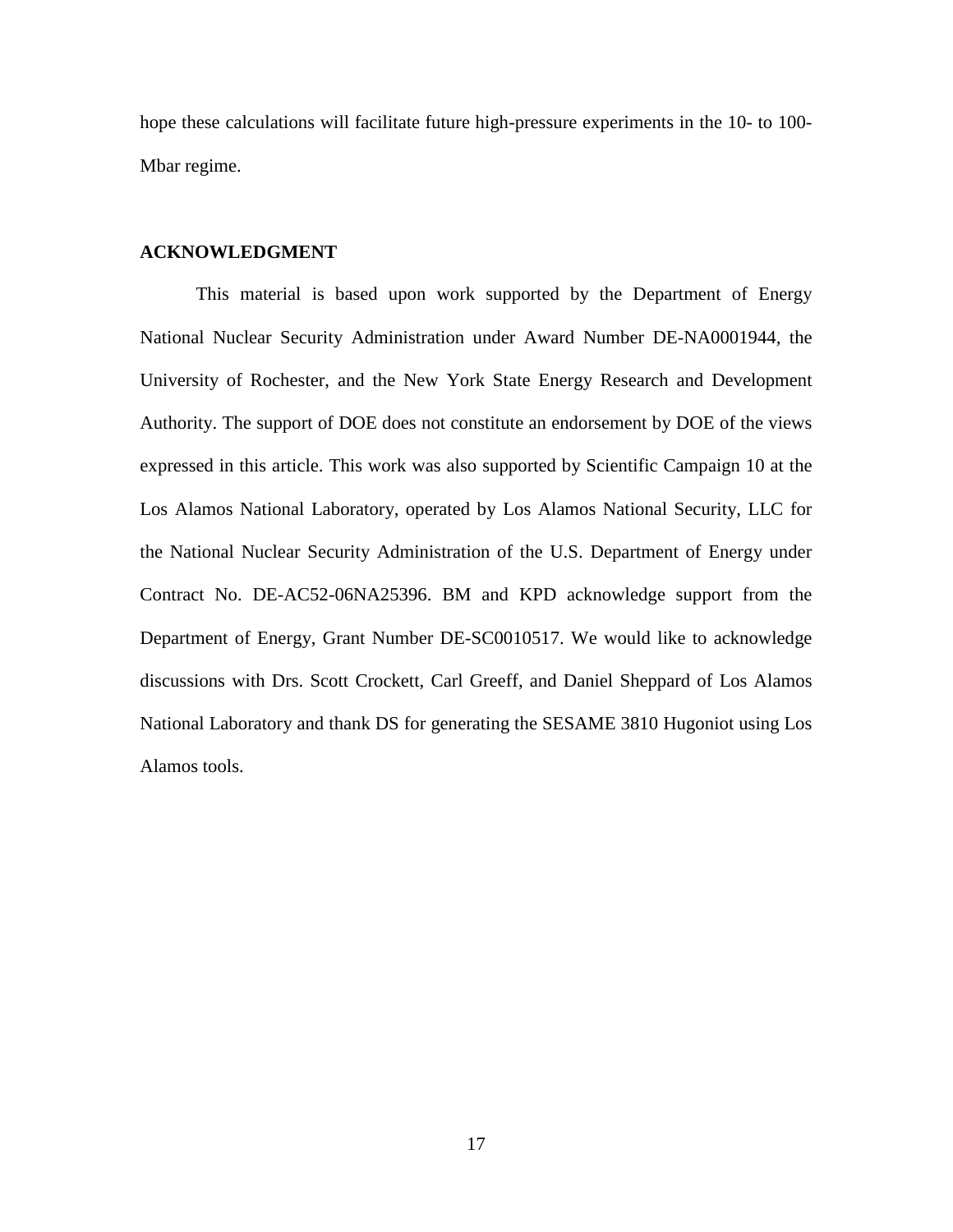## **REFERENCES**

- 1. G. J. Cheng, M. Cai, D. Pirzada, M. J. F. Guinel, and M. G. Norton, J. Manuf. Sci. Eng. **130**, 011008 (2008).
- 2. Y. Zhang, T. Sekine, H. He, Y. Yu, F. Liu, and M. Zhang, Geophys. Res. Lett. **41**, 4554 (2014).
- 3. A. Benuzzi-Mounaix *et al.*, Phys. Scr. **2014**, 014060 (2014).
- 4. W. D. Langer and A. E. Glassgold, Astrophys. J. **352**, 123 (1990); D. D. S. Mackay, Mon. Not. R. Astron. Soc. **274**, 694 (1995); P. Schilke, C. M. Walmsley, G. Pineau des Forêts, and D. R. Flower, Astron. Astrophys. **321**, 293 (1997).
- 5. M. J. Edwards *et al.*, Phys. Plasmas **18**, 051003 (2011).
- 6. C. Cherfils-Clérouin *et al*. J. Phys.: Conf. Ser. **244**, 022009 (2010).
- 7. R. S. Craxton *et al*., Phys. Plasmas **22**, 110501 (2015).
- 8. S. X. Hu, G. Fiksel, V. N. Goncharov, S. Skupsky, D. D. Meyerhofer, and V. A. Smalyuk, Phys. Rev. Lett. **108**, 195003 (2012).
- 9. G. Fiksel, S. X. Hu, V. N. Goncharov, D. D. Meyerhofer, T. C. Sangster, V. A. Smalyuk, B. Yaakobi, M. J. Bonino, and R. Jungquist, Phys. Plasmas **19**, 062704 (2012).
- 10. V. N. Goncharov *et al*., Phys. Plasmas **21**, 056315 (2014).
- 11. M. N. Pavlovskii, Fiz. Tverd. Tela **9**, 3192 (1967) [Sov. Phys.-Solid State **9**, 2514 (1968)].
- 12. P. Celliers, A. Ng, G. Xu, and A. Forsman, Phys. Rev. Lett. **68**, 2305 (1992).
- 13. A. Ng, P. Celliers, G. Xu, and A. Forsman, Phys. Rev. E **52**, 4299 (1995).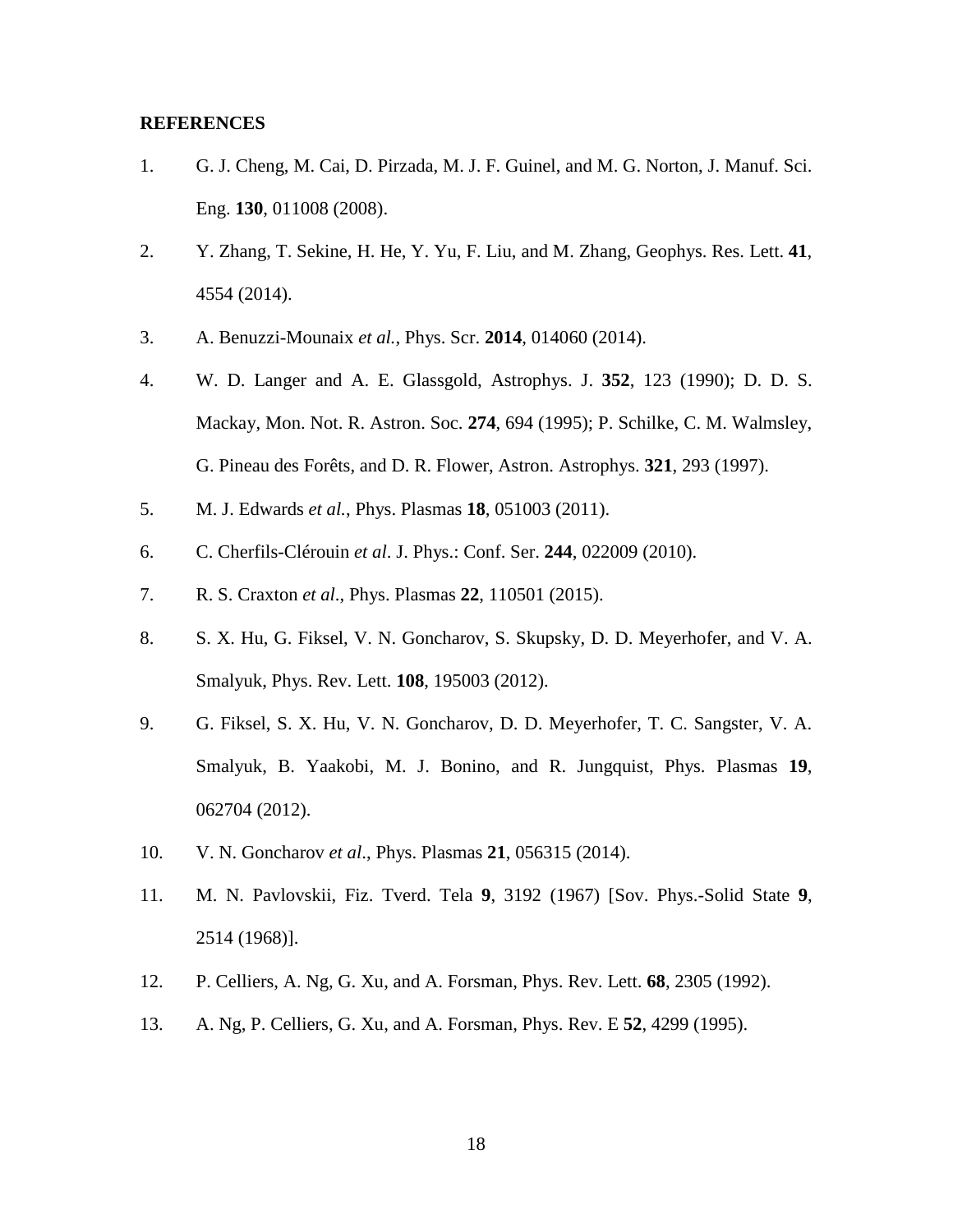- 14. Th. Löwer, V. N. Kondrashov, M. Basko, A. Kendl, J. Meyer-ter-Vehn, R. Sigel, and A. Ng, Phys. Rev. Lett. **80**, 4000 (1998).
- 15. L. Loveridge-Smith *et al*., Phys. Rev. Lett. **86**, 2349 (2001).
- 16. E. J. Reed, J. D. Joannopoulos, and L. E. Fried, AIP Conf. Proc. **620**, 343 (2002).
- 17. I. I. Oleynik, S. V. Zybin, M. L. Elert, and C. T. White, AIP Conf. Proc. **845**, 413 (2006).
- 18. G. Mogni, A. Higginbotham, K. Gaál-Nagy, N. Park, and J. S. Wark, Phys. Rev. B. **89**, 064104 (2014).
- 19. Z. Li, D. Chen, J. Wang, and L. Shao, J. Appl. Phys. **115**, 143507 (2014).
- 20. D. C. Swift, G. J. Ackland, A. Hauer, and G. A. Kyrala, Phys. Rev. B **64**, 214107 (2001).
- 21. O. Strickson and E. Artacho, Phys. Rev. B **93**, 094107 (2016).
- 22. A. Ng, AIP Conf. Proc. **620**, 53 (2002).
- 23. A. Ng, Int. J. Quantum Chem. **112**, 150 (2012).
- 24. B. Militzer and K. P. Driver, Phys. Rev. Lett. **115**, 176403 (2015).
- 25. F. Lambert, J. Clérouin, and G. Zérah, Phys. Rev. E **73**, 016403 (2006).
- 26. P. Hohenberg and W. Kohn, Phys. Rev. **136**, B864 (1964).
- 27. F. Lambert, V. Recoules, A. Decoster, J. Clérouin, and M. Desjarlais, Phys. Plasmas **18**, 056306 (2011).
- 28. F. Lambert, J. Clérouin, J.-F. Danel, L. Kazandjian, and G. Zérah, Phys. Rev. E **77**, 026402 (2008).
- 29. C. E. Starrett, J. Clérouin, V. Recoules, J. D. Kress, L. A. Collins, and D. E. Hanson, Phys. Plasmas **19**, 102709 (2012).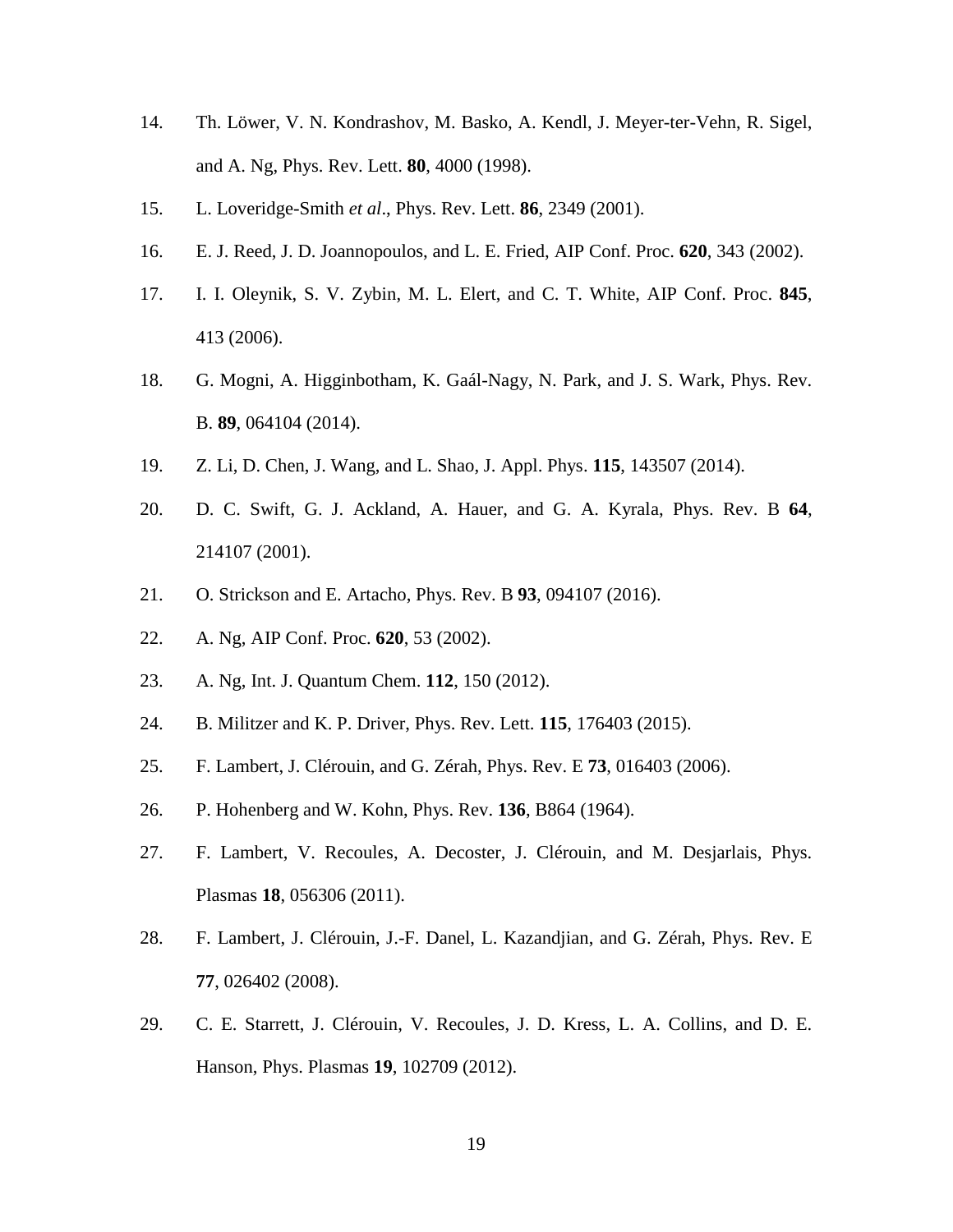- 30. S. X. Hu, L. A. Collins, V. N. Goncharov, J. D. Kress, R. L. McCrory, and S. Skupsky, Phys. Rev. E **92**, 043104 (2015).
- 31. J. D. Kress, James S. Cohen, D. P. Kilcrease, D. A. Horner, and L. A. Collins, Phys. Rev. E **83**, 026404 (2011).
- 32. L. Collins, I. Kwon, J. Kress, N. Troullier, and D. Lynch, Phys. Rev. E **52**, 6202 (1995).
- 33. J. G. Clérouin and S. Bernard, Phys. Rev. E **56**, 3534 (1997).
- 34. L. A. Collins, S. R. Bickham, J. D. Kress, S. Mazevet, T. J. Lenosky, N. J. Troullier, and W. Windl, Phys. Rev. B **63**, 184110 (2001).
- 35. M. P. Desjarlais, Phys. Rev. B **68**, 064204 (2003).
- 36. R. C. Clay, M. Holzmann, D. M. Ceperley, and M. A. Morales, Phys. Rev. B **93**, 035121 (2016).
- 37. S. Root, L. Shulenburger, R. W. Lemke, D. H. Dolan, T. R. Mattsson, and M. P. Desjarlais, Phys. Rev. Lett. **115**, 198501 (2015).
- 38. C. Pierleoni, D. M. Ceperley, B. Bernu, and W. R. Magro, Phys. Rev. Lett. **73**, 2145 (1994).
- 39. W. Kohn and L. J. Sham, Phys. Rev. **140**, A1133 (1965).
- 40. N. D. Mermin, Phys. Rev. **137**, A1441 (1965).
- 41. G. Kresse and J. Hafner, Phys. Rev. B **47**, 558 (1993).
- 42. G. Kresse and J. Hafner, Phys. Rev. B **49**, 14251 (1994).
- 43. G. Kresse and J. Furthmüller, Phys. Rev. B **54**, 11169 (1996).
- 44. J. P. Perdew, K. Burke, and M. Ernzerhof, Phys. Rev. Lett. **77**, 3865 (1996); **78**, 1396(E) (1997).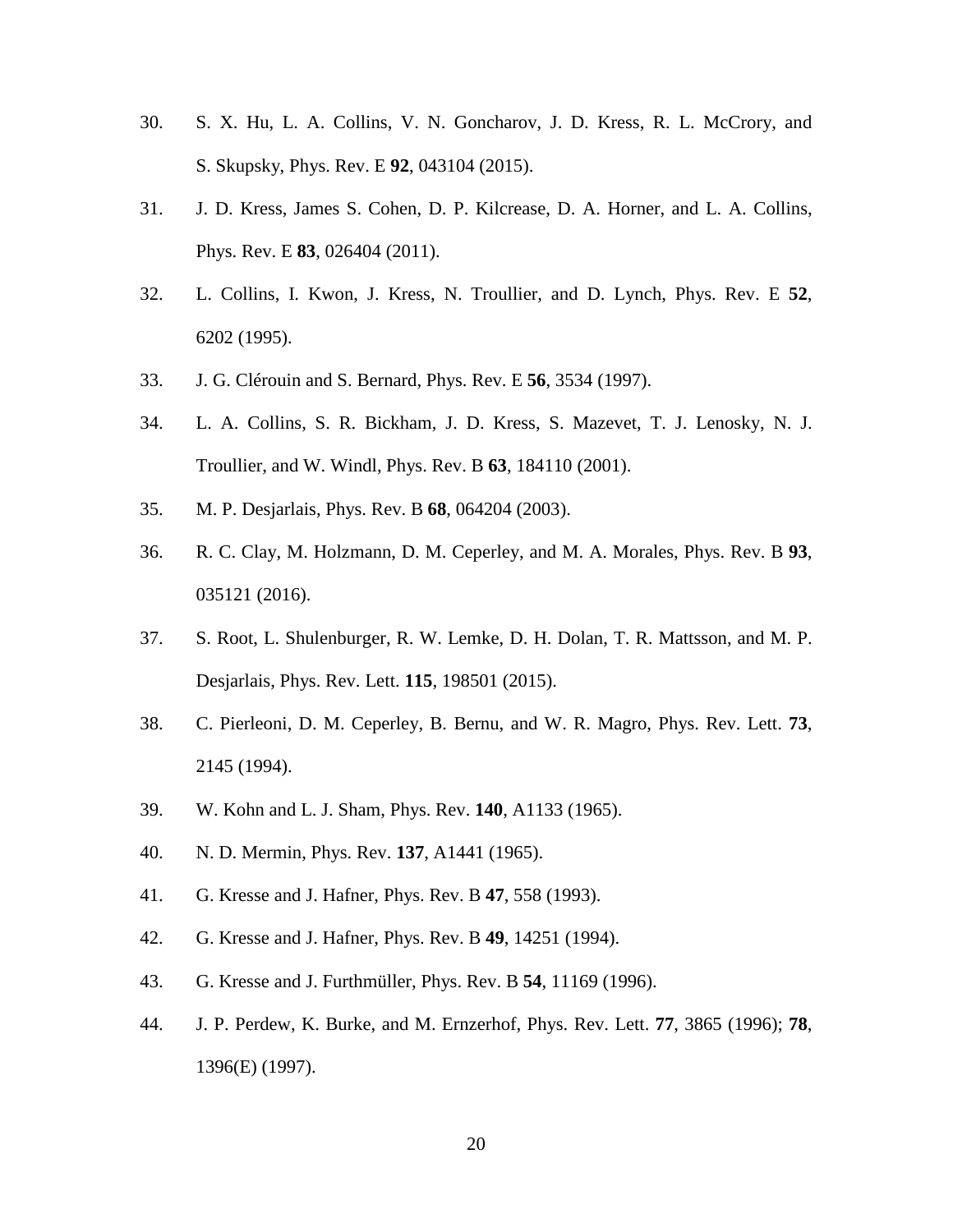- 45. F. Perrot, Phys. Rev. A **20**, 586 (1979).
- 46. J. P. Perdew and A Zunger, Phys. Rev. B **23**, 5048 (1981).
- 47. E. L. Pollock, Comput. Phys. Commun. **52**, 49 (1988).
- 48. B. Militzer and R. L. Graham, J. Phys. Chem. Solids **67**, 2136 (2006).
- 49. B. Militzer, Comput. Phys. Commun. **204**, 88 (2016).
- 50. D. M. Ceperley, Rev. Mod. Phys. **67**, 279 (1995).
- 51. B. Militzer and E. L. Pollock, Phys. Rev. E **61**, 3470 (2000).
- 52. B. Militzer and D. M. Ceperley, Phys. Rev. Lett. **85**, 1890 (2000).
- 53. V. S. Filinov, M. Bonitz, W. Ebeling, and V. E. Fortov, Plasma Phys. Control. Fusion **43**, 743 (2001).
- 54. S. X. Hu, B. Militzer, V. N. Goncharov, and S. Skupsky, Phys. Rev. Lett. **104**, 235003 (2010).
- 55. S. X. Hu, B. Militzer, V. N. Goncharov, and S. Skupsky, Phys. Rev. B **84**, 224109 (2011).
- 56. B. Militzer, Phys. Rev. Lett. **97**, 175501 (2006).
- 57. L. X. Benedict, K. P. Driver, S. Hamel, B. Militzer, T. Qi, A. A. Correa, A. Saul, and E. Schwegler, Phys. Rev. B **89**, 224109 (2014).
- 58. K. P. Driver and B. Militzer, Phys. Rev. Lett. **108**, 115502 (2012).
- 59. K. P. Driver and B. Militzer, Phys. Rev. B **91**, 045103 (2015).
- 60. K. P. Driver and B. Militzer, Phys. Rev. B **93**, 064101 (2016).
- 61. K. P. Driver, F. Soubiran, S. Zhang, Bo. Militzer, J. Chem. Phys. **143**, 164507 (2015).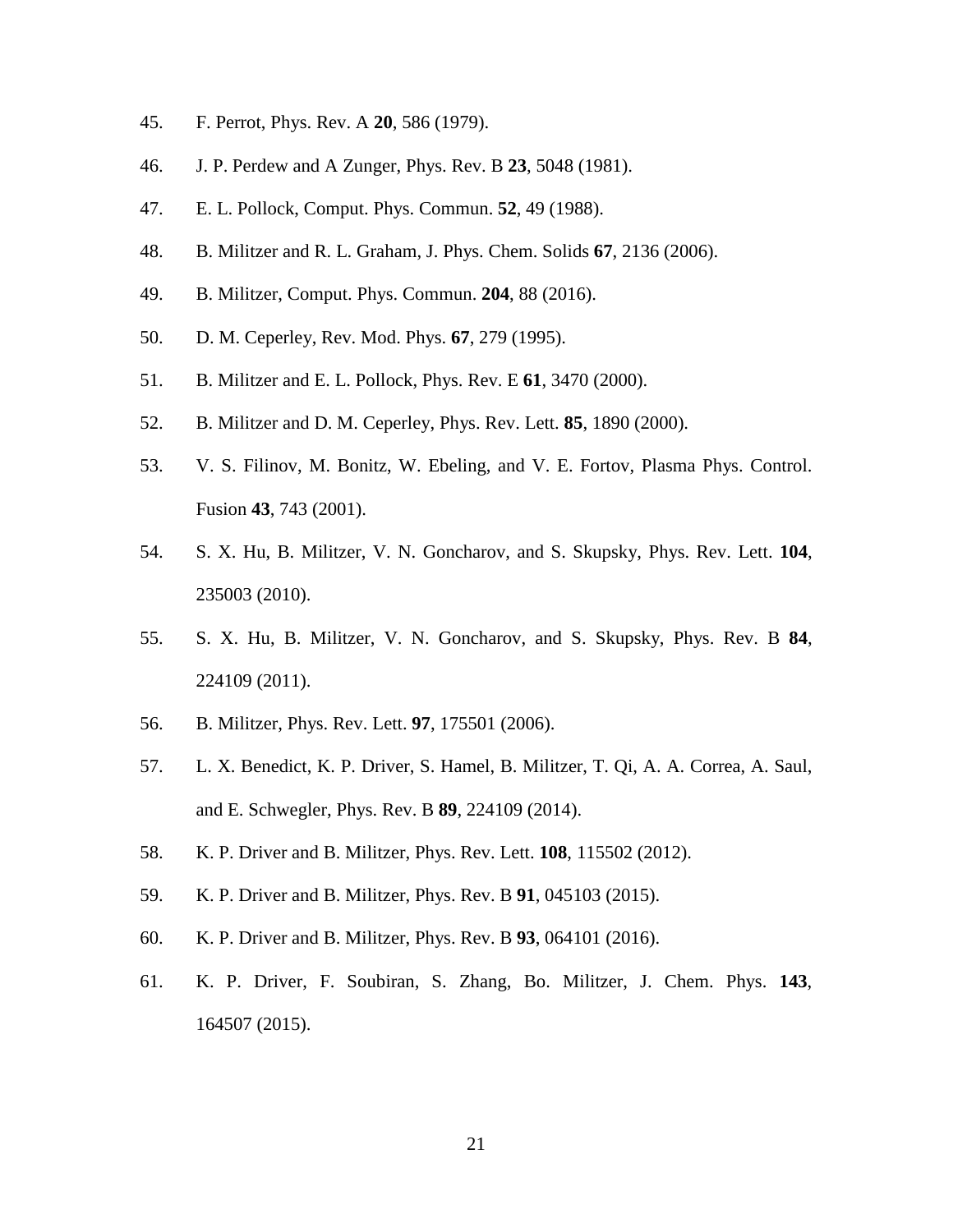- 62. D. Sheppard, J. D. Kress, S. Crockett, L. A. Collins, and M. P. Desjarlais, Phys. Rev. E **90**, 063314 (2014).
- 63. B. I. Bennett, J. D. Johnson, G. I. Kerley, and G. T. Rood, Los Alamos National Laboratory, Los Alamos, NM, Report LA-7130 (1978).
- 64. R. M. More, K. H. Warren, D. A. Young, and G. B. Zimmerman, Phys. Fluids **31**, 3059 (1988).
- 65. W. Gust and E. Royce, J. Appl. Phys. **42**, 1897 (1971).
- 66. T. Goto, T. Sato, and Y. Syono, Jpn. J. Appl. Phys. **21**, L369 (1982).
- 67. J. D. Johnson, High Pressure Research **6**, 277 (1991).
- 68. P. M. Celliers, G. W. Collins, L. B. Da Silva, D. M. Gold, R. Cauble, R. J. Wallace, M. E. Foord, and B. A. Hammel, Phys. Rev. Lett. **84**, 5564 (2000).
- 69. S. D. Crockett, G. De Lorenzi-Venneri, J. D. Kress, and S. P. Rudin, J. Phys. Conf. Series **500**, 032066 (2014).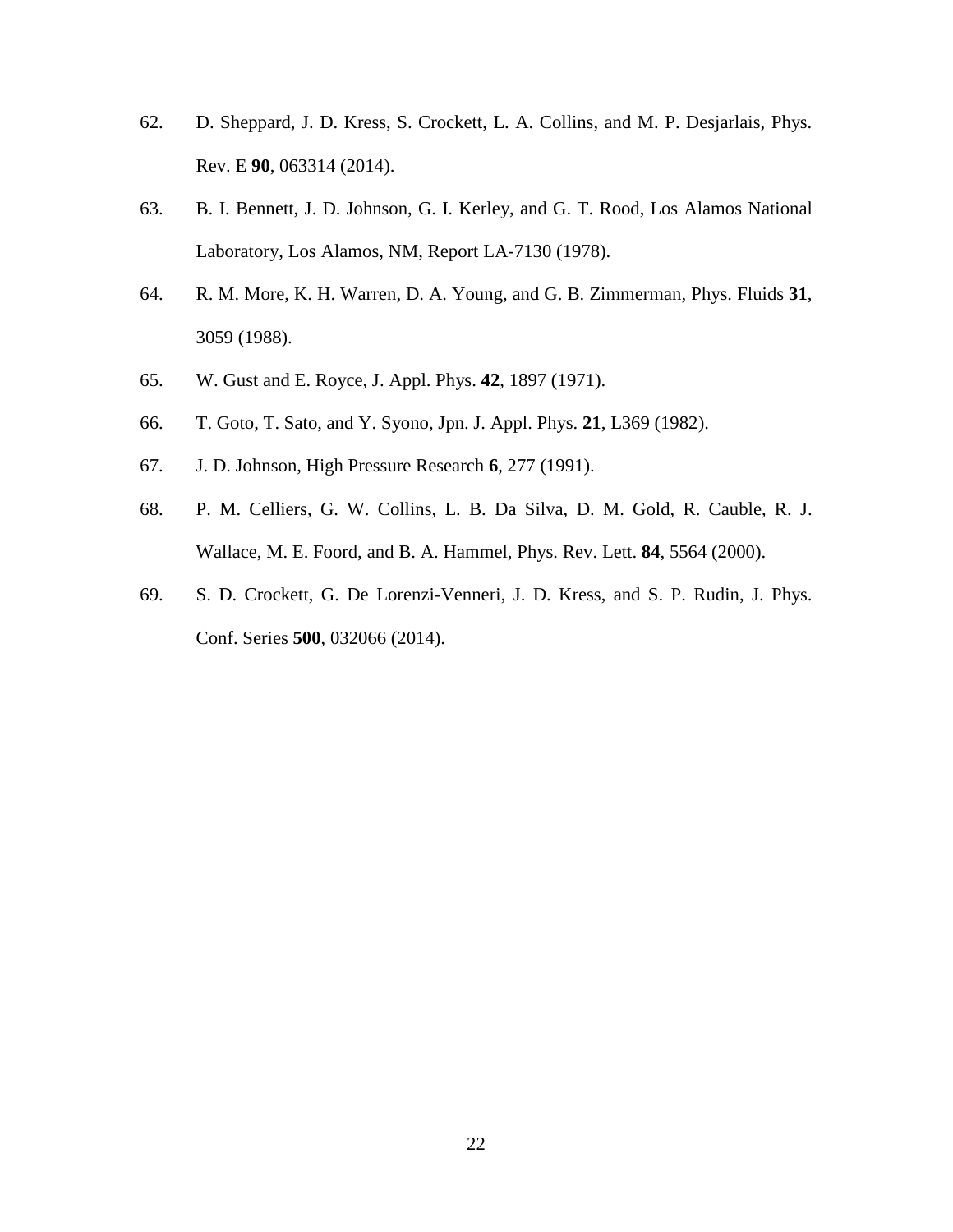## **FIGURE CAPTIONS**

FIG. 1. (Color online) The pressure and energy of a single Si atom inside a 5-bohr cubic box, predicted by the two different methods of PIMC and OFMD, are plotted as a function of temperature.

FIG. 2. (Color line) The comparison of pressure-related quantity *PV* and internal energy as a function of Si density at  $T = 16,167,663$  K. The OFMD and PIMC results are compared with the Debye–Hückel model.

FIG. 3. (Color online) The principal Hugoniot of silicon derived from first-principles calculations compared to the two different models (*SESAME*-EOS and QEOS) and the existing experimental data by Pavlovskii [11], by Gust and Royce [65], and by Goto *et al* [66]. Also, the recent KSMD results by Strickson and Artacho [21] at lower pressures are also shown. The diamond-phase solid silicon was chosen as the initial state having a density of  $\rho_0 = 2.329$  g/cm<sup>3</sup>.

FIG. 4. (Color online) The comparison of heat capacity  $C_v$  of silicon along its principal Hugoniot predicted by the two methods of KSMD+PIMC (dash-dotted) and KSMD+OFMD (solid). The dashed line represents the ideal-gas limit of fully ionized Si.

FIG. 5. (Color online) The pair-correlation functions along the principal Hugoniot at different compressions from KSMD simulations.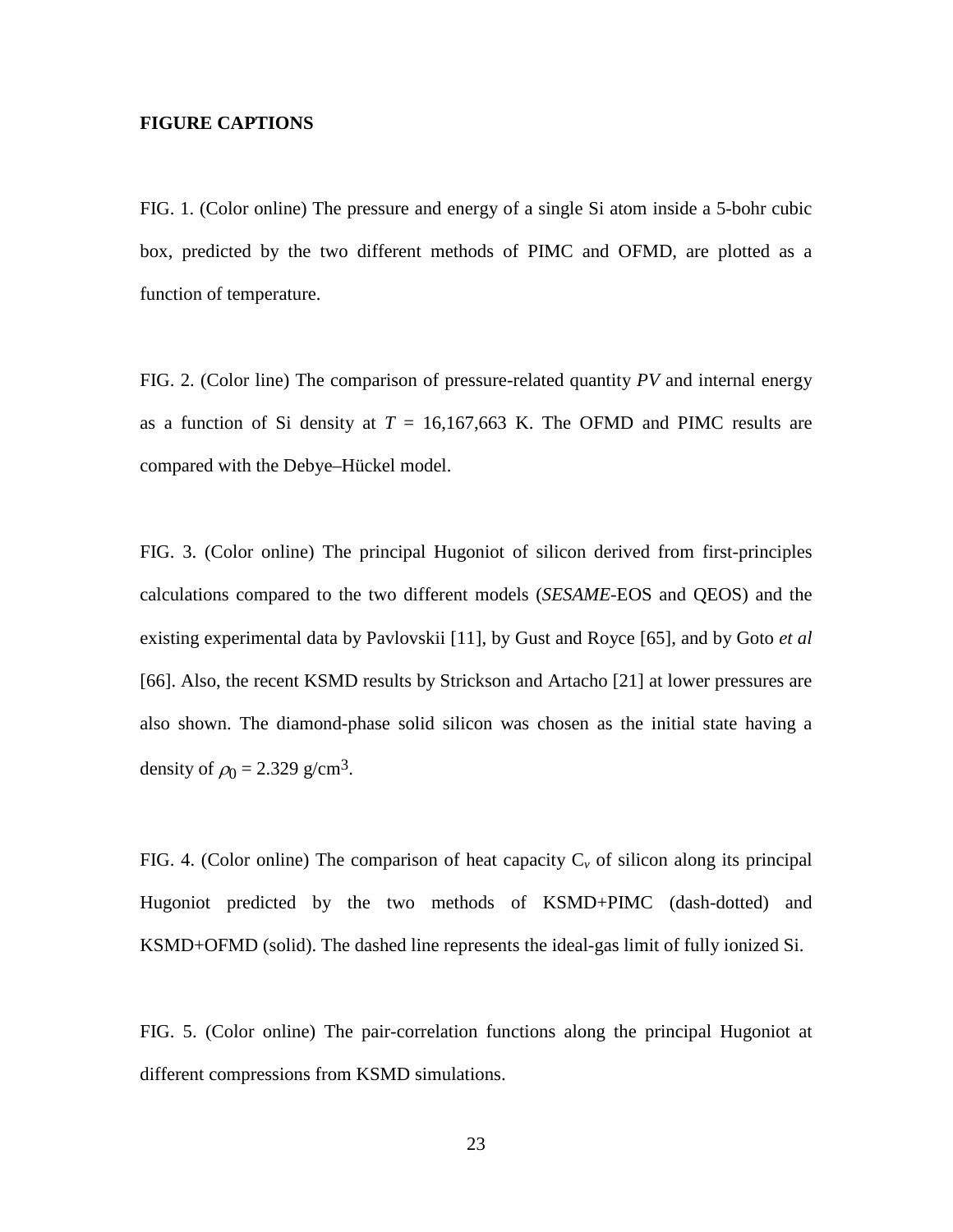FIG. 6. (Color online) Comparison of the shock temperatures along the principal Hugoniot between our first-principles calculations and the two different *SESAME*-EOS model (*SESAME* and QEOS) predictions.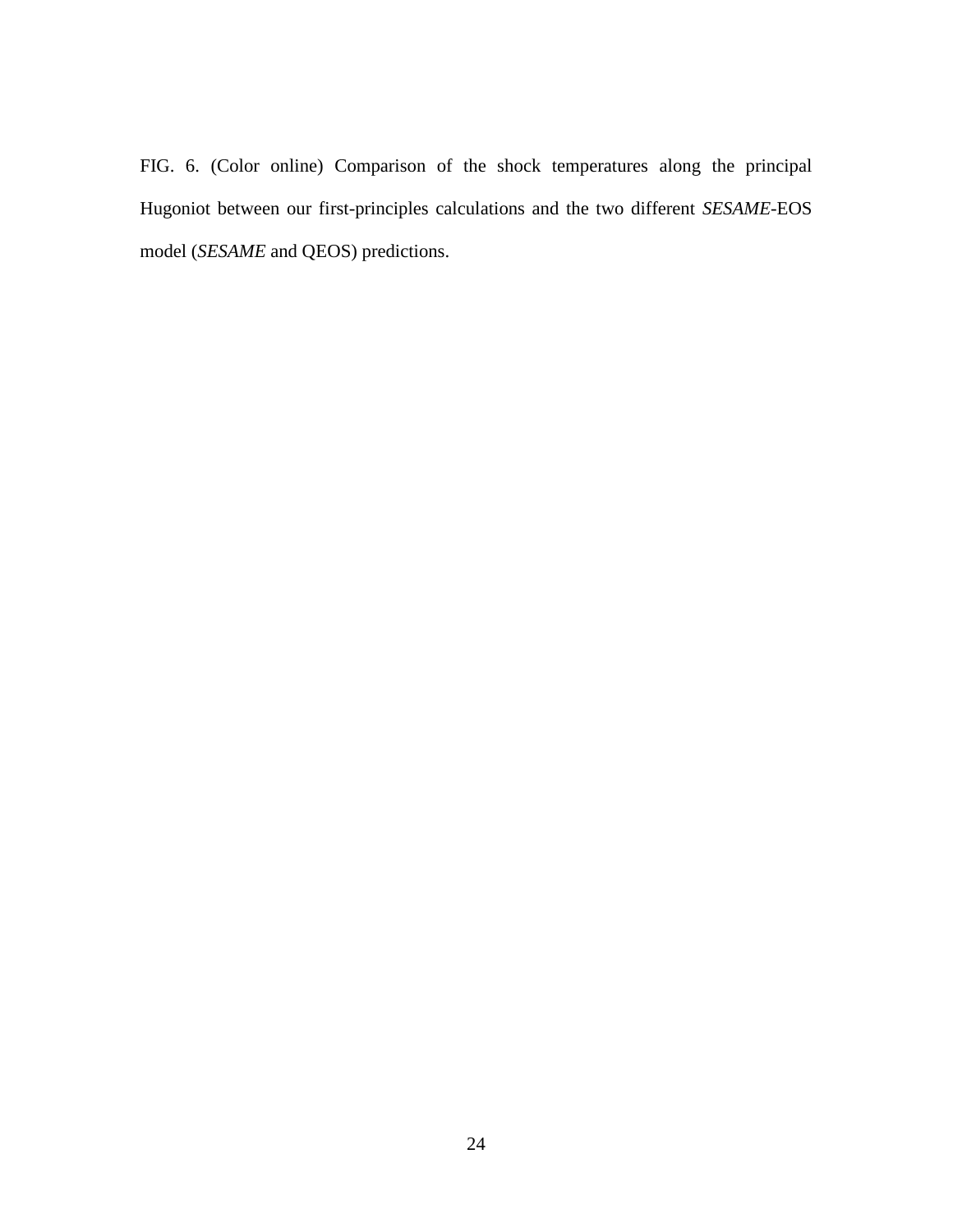| T(K)       | $\rho$ (g/cm <sup>3</sup> ) | $P$ (Mbar) | $U_{\rm s}$ (km/s) | $U_{\rm p}$ (km/s) | $\rho/\rho_0$ |
|------------|-----------------------------|------------|--------------------|--------------------|---------------|
| 5,000      | 4.378                       | 1.111      | 10.10              | 4.73               | 1.88          |
| 15,625     | 4.954                       | 2.183      | 13.30              | 7.05               | 2.13          |
| 31,250     | 5.497                       | 3.786      | 16.80              | 9.68               | 2.36          |
| 62,500     | 6.357                       | 7.428      | 22.44              | 14.22              | 2.73          |
| 125,000    | 7.316                       | 15.420     | 31.17              | 21.24              | 3.14          |
| 250,000    | 8.586                       | 35.072     | 45.46              | 33.13              | 3.67          |
| 500,000    | 10.493                      | 96.091     | 72.82              | 56.66              | 4.51          |
| 750,000    | 11.173                      | 177.015    | 97.99              | 77.56              | 4.80          |
| 1,000,000  | 11.374                      | 257.486    | 117.91             | 93.76              | 4.88          |
| 2,000,000  | 11.663                      | 642.429    | 185.65             | 148.58             | 5.01          |
| 3,000,000  | 11.674                      | 1085.54    | 241.30             | 193.16             | 5.02          |
| 4,000,000  | 11.607                      | 1556.61    | 289.16             | 231.14             | 4.98          |
| 6,000,000  | 11.341                      | 2528.47    | 369.62             | 293.72             | 4.87          |
| 8,000,000  | 11.218                      | 3489.69    | 434.85             | 344.57             | 4.82          |
| 10,000,000 | 11.043                      | 4436.17    | 491.31             | 387.69             | 4.74          |
| 16,000,000 | 10.649                      | 7175.98    | 627.98             | 490.64             | 4.57          |
| 32,000,000 | 10.122                      | 14,097.20  | 886.67             | 682.66             | 4.35          |

TABLE I. The principal Hugoniot of silicon (diamond phase) with an initial density of  $\rho_0 = 2.329$  g/cm<sup>3</sup>, predicted by KSMD + OFMD calculations.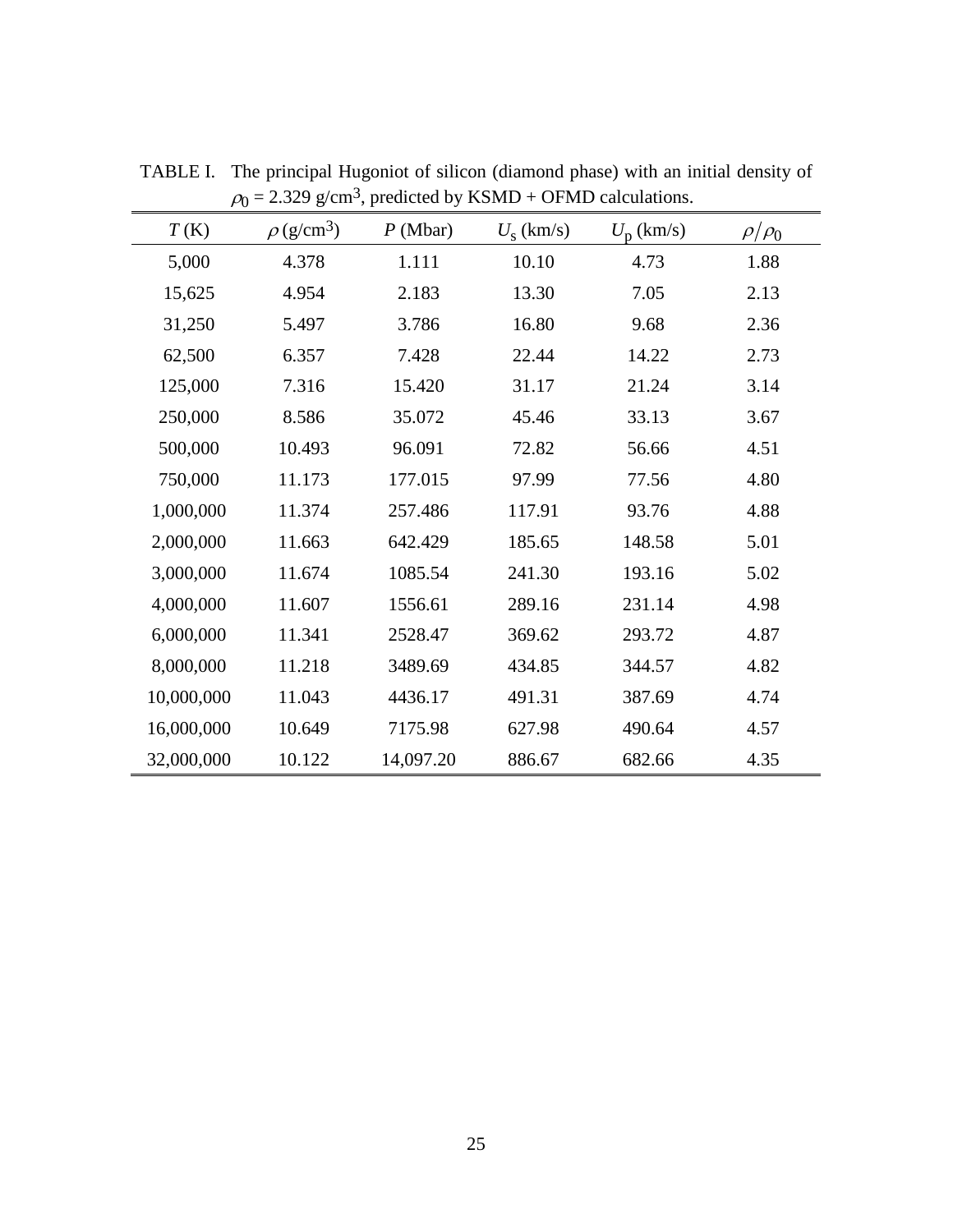

FIG. 1. (Color online) The pressure and energy of a single Si atom inside a 5-bohr cubic box, predicted by the two different methods of PIMC and OFMD, are plotted as a function of temperature.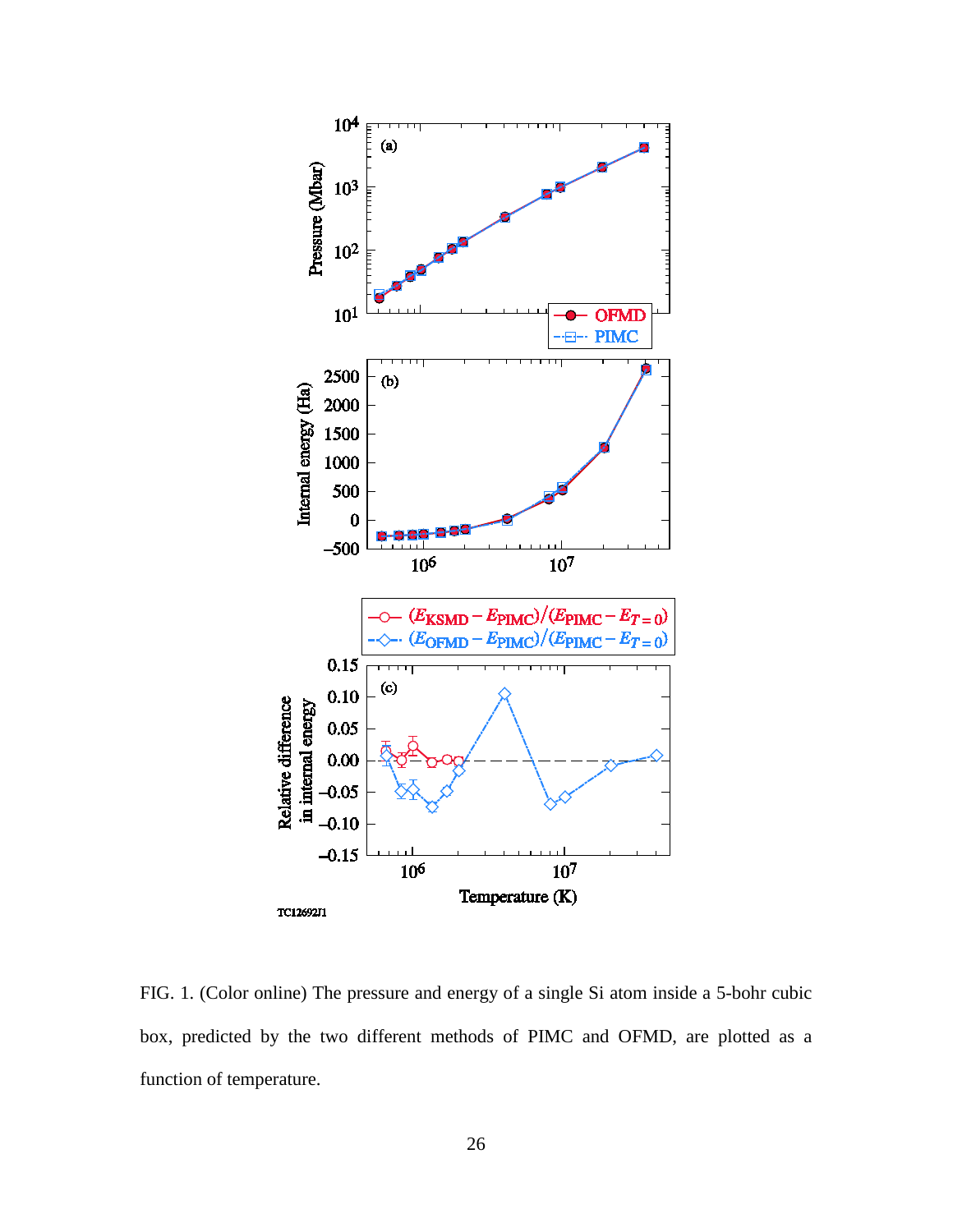

FIG. 2. (Color line) The comparison of pressure-related quantity *PV* and internal energy as a function of Si density at  $T = 16,167,663$  K. The OFMD and PIMC results are compared with the Debye–Hückel model.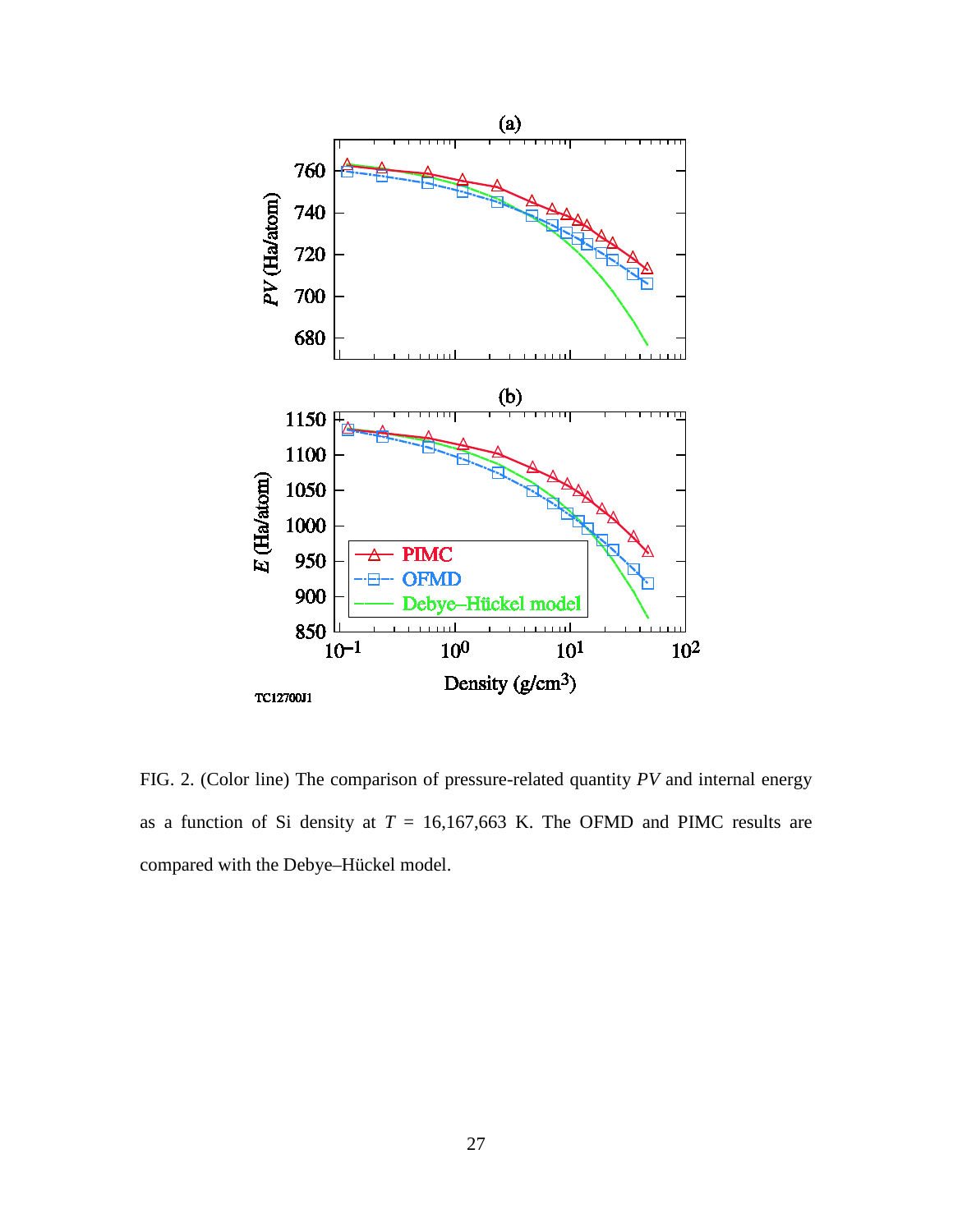

FIG. 3. (Color online) The principal Hugoniot of silicon derived from first-principles calculations compared to the two different models (*SESAME*-EOS and QEOS) and the existing experimental data by Pavlovskii [11], by Gust and Royce [65], and by Goto *et al* [66]. Also, the recent KSMD results by Strickson and Artacho [21] at lower pressures are also shown. The diamond-phase solid silicon was chosen as the initial state having a density of  $\rho_0 = 2.329$  g/cm<sup>3</sup>.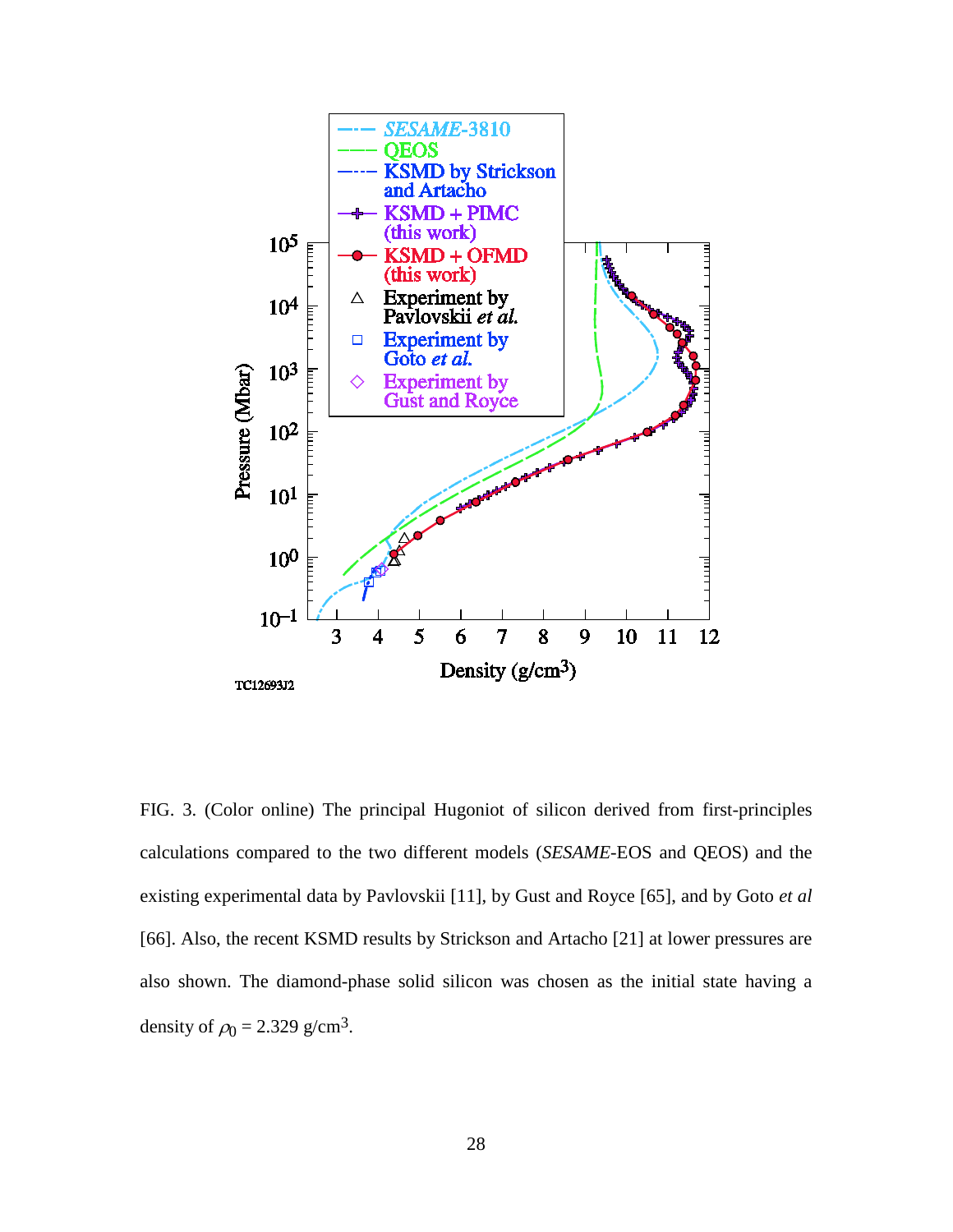

FIG. 4. (Color online) The comparison of heat capacity C<sub>*v*</sub> of silicon along its principal Hugoniot predicted by the two methods of KSMD+PIMC (dash-dotted) and KSMD+OFMD (solid). The dashed line represents the ideal-gas limit of fully ionized Si.